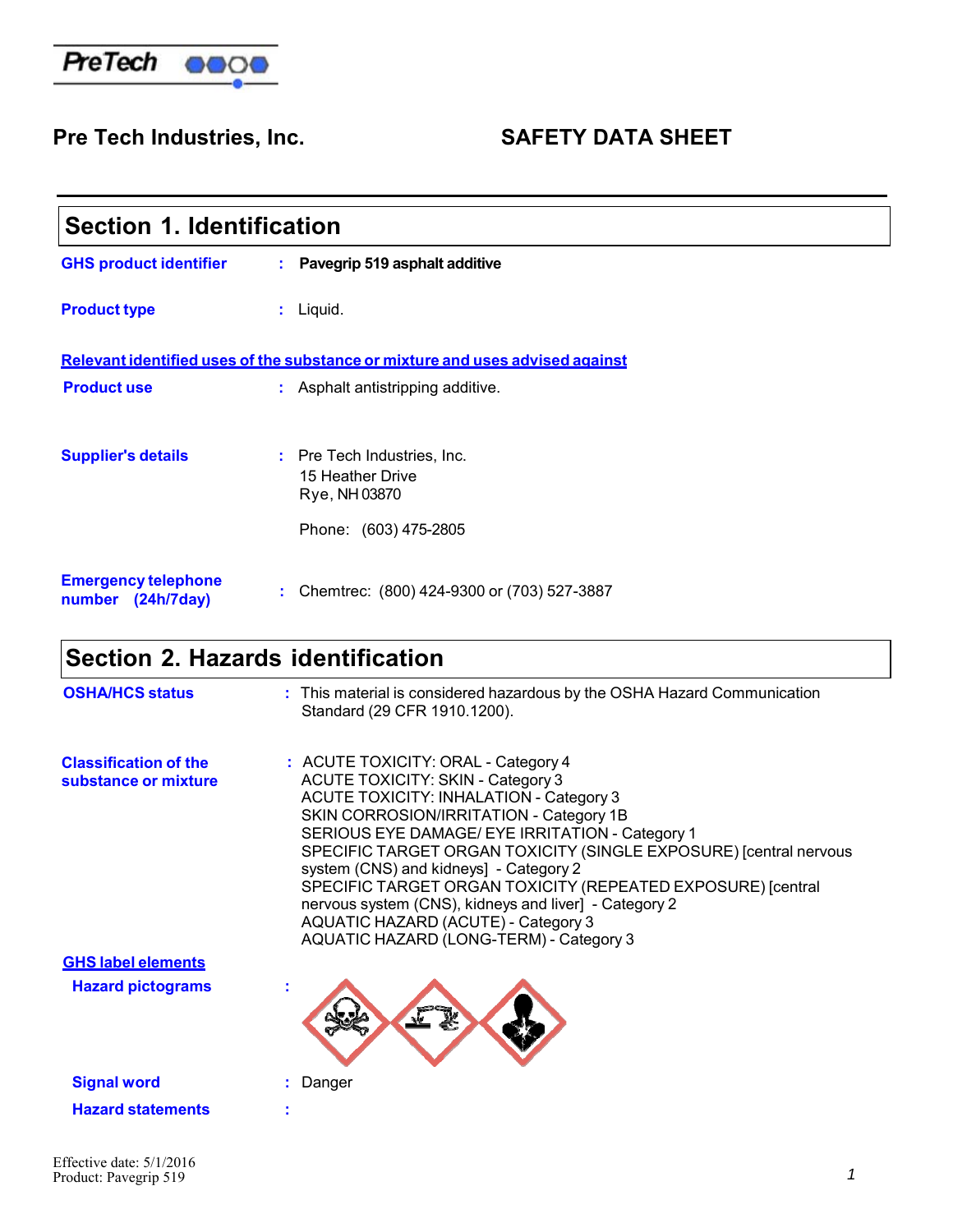## **Section 2. Hazards identification**

|                                 | Toxic in contact with skin or if inhaled.<br>Harmful if swallowed.<br>Causes severe skin burns and eye damage.<br>May cause damage to organs. (central nervous system (CNS), kidneys)<br>May cause damage to organs through prolonged or repeated exposure. (central<br>nervous system (CNS), kidneys, liver)<br>Harmful to aquatic life with long lasting effects.                                                                                                                                                                                                                                                                                                                                                                                                                                                                                                                                                                                                                                                                                                                                                                                                                                                                                                                                                      |
|---------------------------------|--------------------------------------------------------------------------------------------------------------------------------------------------------------------------------------------------------------------------------------------------------------------------------------------------------------------------------------------------------------------------------------------------------------------------------------------------------------------------------------------------------------------------------------------------------------------------------------------------------------------------------------------------------------------------------------------------------------------------------------------------------------------------------------------------------------------------------------------------------------------------------------------------------------------------------------------------------------------------------------------------------------------------------------------------------------------------------------------------------------------------------------------------------------------------------------------------------------------------------------------------------------------------------------------------------------------------|
| <b>Precautionary statements</b> | : Wear protective gloves. Wear eye or face protection. Wear protective clothing.<br>Use only outdoors or in a well-ventilated area. Avoid release to the environment.<br>Do not breathe vapor. Do not eat, drink or smoke when using this product. Wash<br>hands thoroughly after handling. Get medical attention if you feel unwell. IF<br>exposed or if you feel unwell: Call a POISON CENTER or physician. IF INHALED:<br>Remove victim to fresh air and keep at rest in a position comfortable for breathing.<br>Immediately call a POISON CENTER or physician. IF SWALLOWED: Immediately<br>call a POISON CENTER or physician. Rinse mouth. Do NOT induce vomiting. IF<br>ON SKIN (or hair): Take off immediately all contaminated clothing. Rinse skin with<br>water or shower. Wash contaminated clothing before reuse. Immediately call a<br>POISON CENTER or physician. IF ON SKIN: Wash with plenty of soap and water.<br>Call a POISON CENTER or physician if you feel unwell. IF IN EYES: Rinse<br>cautiously with water for several minutes. Remove contact lenses, if present and<br>easy to do. Continue rinsing. Immediately call a POISON CENTER or physician.<br>Store locked up. Dispose of contents and container in accordance with all local,<br>regional, national and international regulations. |
| Other hazards which do not      | : None known.                                                                                                                                                                                                                                                                                                                                                                                                                                                                                                                                                                                                                                                                                                                                                                                                                                                                                                                                                                                                                                                                                                                                                                                                                                                                                                            |

**result in classification**

### **Section 3. Composition/information on ingredients**

| <b>Substance/mixture</b> |  |
|--------------------------|--|
|--------------------------|--|

**Substance/mixture :** Mixture

| <b>Ingredient name</b>                                       | %         | <b>CAS number</b> |
|--------------------------------------------------------------|-----------|-------------------|
| [2-[[2-(2-Dimethylamino) ethoxy] ethyl] methylamino] ethanol | $30 - 60$ | 183016-70-0       |
| Methyldiethanolamine                                         | $30 - 60$ | 105-59-9          |
| Bis(Dimethylaminoethyl)Ether                                 | $13 - 30$ | l3033-62-3        |
| 2-Dimethylaminoethanol                                       | $13 - 30$ | $108 - 01 - 0$    |
| Dimethylaminoethoxyethanol                                   | $13 - 30$ | 1704-62-7         |
| N-Butyl morpholine                                           | 7 - 13    | 1005-67-0         |
| Ethylene glycol                                              | $3 - 7$   | 107-21-1          |

Any concentration shown as a range is to protect confidentiality or is due to batch variation. **Occupational exposure limits, if available, are listed in Section 8.**

### **Section 4. First aid measures**

| Description of necessary first aid measures |                                                                                                                                                                                                                                                                                                                                                                                                                                                                                                                                                                                                                                                                                                                  |
|---------------------------------------------|------------------------------------------------------------------------------------------------------------------------------------------------------------------------------------------------------------------------------------------------------------------------------------------------------------------------------------------------------------------------------------------------------------------------------------------------------------------------------------------------------------------------------------------------------------------------------------------------------------------------------------------------------------------------------------------------------------------|
| <b>Eye contact</b>                          | : Get medical attention immediately. Call a poison center or physician. Immediately<br>flush eyes with plenty of water, occasionally lifting the upper and lower eyelids.<br>Check for and remove any contact lenses. Continue to rinse for at least 10 minutes.<br>Chemical burns must be treated promptly by a physician.                                                                                                                                                                                                                                                                                                                                                                                      |
| <b>Inhalation</b>                           | : Get medical attention immediately. Call a poison center or physician. Remove victim<br>to fresh air and keep at rest in a position comfortable for breathing. If it is suspected<br>that fumes are still present, the rescuer should wear an appropriate mask or self-<br>contained breathing apparatus. If not breathing, if breathing is irregular or if<br>respiratory arrest occurs, provide artificial respiration or oxygen by trained personnel.<br>It may be dangerous to the person providing aid to give mouth-to-mouth resuscitation.<br>If unconscious, place in recovery position and get medical attention immediately.<br>Maintain an open airway. Loosen tight clothing such as a collar, tie, |
| Effective date: 5/1/2016                    |                                                                                                                                                                                                                                                                                                                                                                                                                                                                                                                                                                                                                                                                                                                  |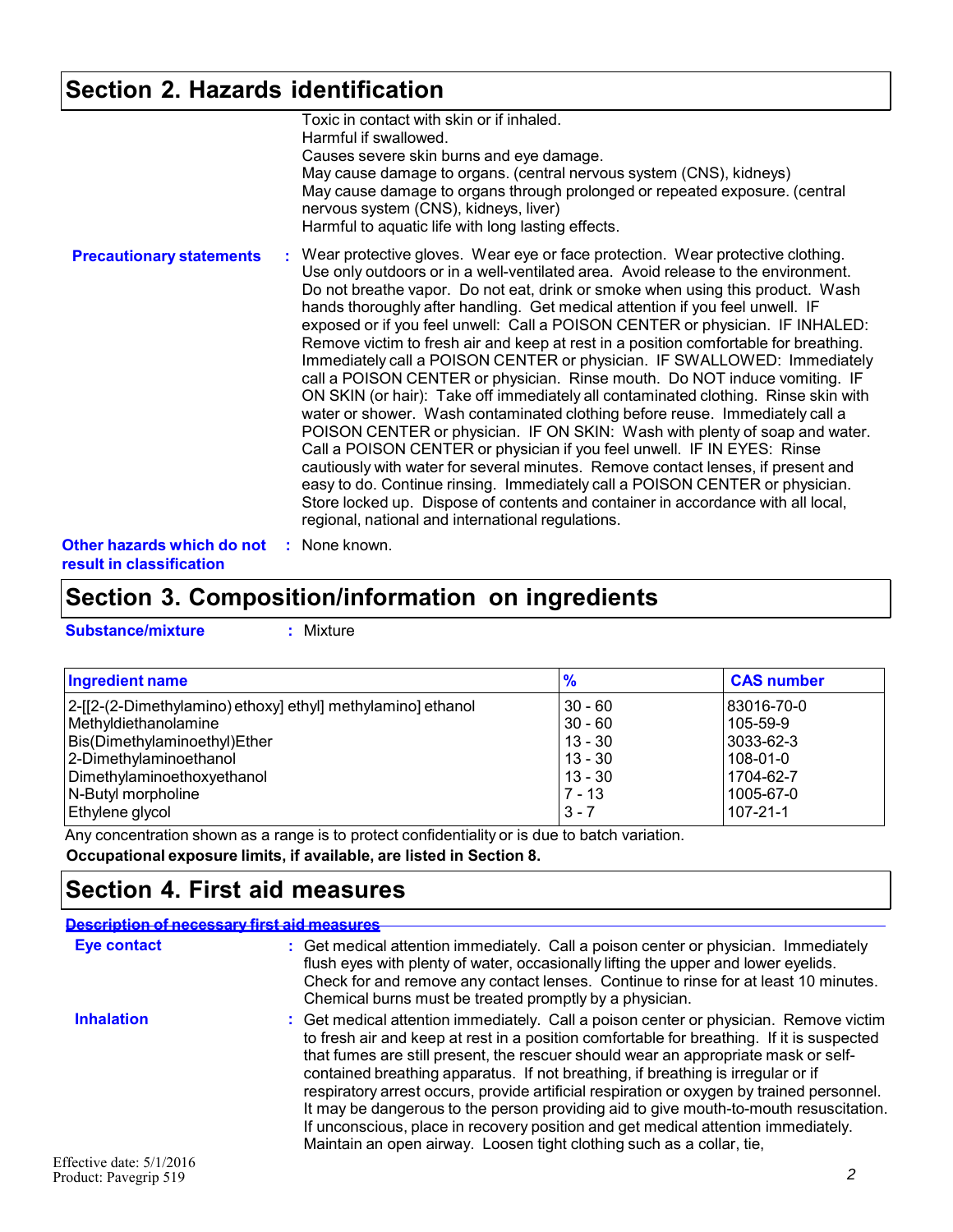### **Section 4. First aid measures**

|                     | belt or waistband. In case of inhalation of decomposition products in a fire,<br>symptoms may be delayed. The exposed person may need to be kept under<br>medical surveillance for 48 hours.                                                                                                                                                                                                                                                                                                                                                                                                                                                                                                                                                                                                                                                                                           |
|---------------------|----------------------------------------------------------------------------------------------------------------------------------------------------------------------------------------------------------------------------------------------------------------------------------------------------------------------------------------------------------------------------------------------------------------------------------------------------------------------------------------------------------------------------------------------------------------------------------------------------------------------------------------------------------------------------------------------------------------------------------------------------------------------------------------------------------------------------------------------------------------------------------------|
| <b>Skin contact</b> | : Get medical attention immediately. Call a poison center or physician. Wash with<br>plenty of soap and water. Remove contaminated clothing and shoes. Wash<br>contaminated clothing thoroughly with water before removing it, or wear gloves.<br>Continue to rinse for at least 10 minutes. Chemical burns must be treated promptly<br>by a physician. Wash clothing before reuse. Clean shoes thoroughly before reuse.                                                                                                                                                                                                                                                                                                                                                                                                                                                               |
| <b>Ingestion</b>    | : Get medical attention immediately. Call a poison center or physician. Wash out<br>mouth with water. Remove dentures if any. Remove victim to fresh air and keep at<br>rest in a position comfortable for breathing. If material has been swallowed and the<br>exposed person is conscious, give small quantities of water to drink. Stop if the<br>exposed person feels sick as vomiting may be dangerous. Do not induce vomiting<br>unless directed to do so by medical personnel. If vomiting occurs, the head should<br>be kept low so that vomit does not enter the lungs. Chemical burns must be treated<br>promptly by a physician. Never give anything by mouth to an unconscious person.<br>If unconscious, place in recovery position and get medical attention immediately.<br>Maintain an open airway. Loosen tight clothing such as a collar, tie, belt or<br>waistband. |

|                                       | Most important symptoms/effects, acute and delayed                                                                                                                                                                                                      |
|---------------------------------------|---------------------------------------------------------------------------------------------------------------------------------------------------------------------------------------------------------------------------------------------------------|
| <b>Potential acute health effects</b> |                                                                                                                                                                                                                                                         |
| <b>Eye contact</b>                    | : Causes serious eye damage.                                                                                                                                                                                                                            |
| <b>Inhalation</b>                     | : Toxic if inhaled. May give off gas, vapor or dust that is very irritating or corrosive to<br>the respiratory system. Exposure to decomposition products may cause a health<br>hazard. Serious effects may be delayed following exposure.              |
| <b>Skin contact</b>                   | : Causes severe burns. Toxic in contact with skin.                                                                                                                                                                                                      |
| <b>Ingestion</b>                      | : Harmful if swallowed. May cause burns to mouth, throat and stomach.                                                                                                                                                                                   |
| Over-exposure signs/symptoms          |                                                                                                                                                                                                                                                         |
| <b>Eye contact</b>                    | : Adverse symptoms may include the following:<br>pain<br>watering<br>redness                                                                                                                                                                            |
| <b>Inhalation</b>                     | : No specific data.                                                                                                                                                                                                                                     |
| <b>Skin contact</b>                   | : Adverse symptoms may include the following:<br>pain or irritation<br>redness<br>blistering may occur                                                                                                                                                  |
| <b>Ingestion</b>                      | : Adverse symptoms may include the following:<br>stomach pains                                                                                                                                                                                          |
|                                       | <u>Indication of immediate medical attention and special treatment needed, if necessary</u>                                                                                                                                                             |
| <b>Notes to physician</b>             | : Treatment with ethyl alcohol is indicated if toxic ingestion is suspected or if there is<br>metabolic acidosis following ingestion of this product. Administer ethyl alcohol<br>sufficient to maintain blood ethyl alcohol levels of above 100 mg/dL. |
|                                       | 4-Methylpyrazole (Fomepizole, Antizole) is also a recognized antidote for this<br>product. Symptomatic and supportive therapy as needed. Following severe<br>exposure medical follow-up should be monitored for at least 48 hours.                      |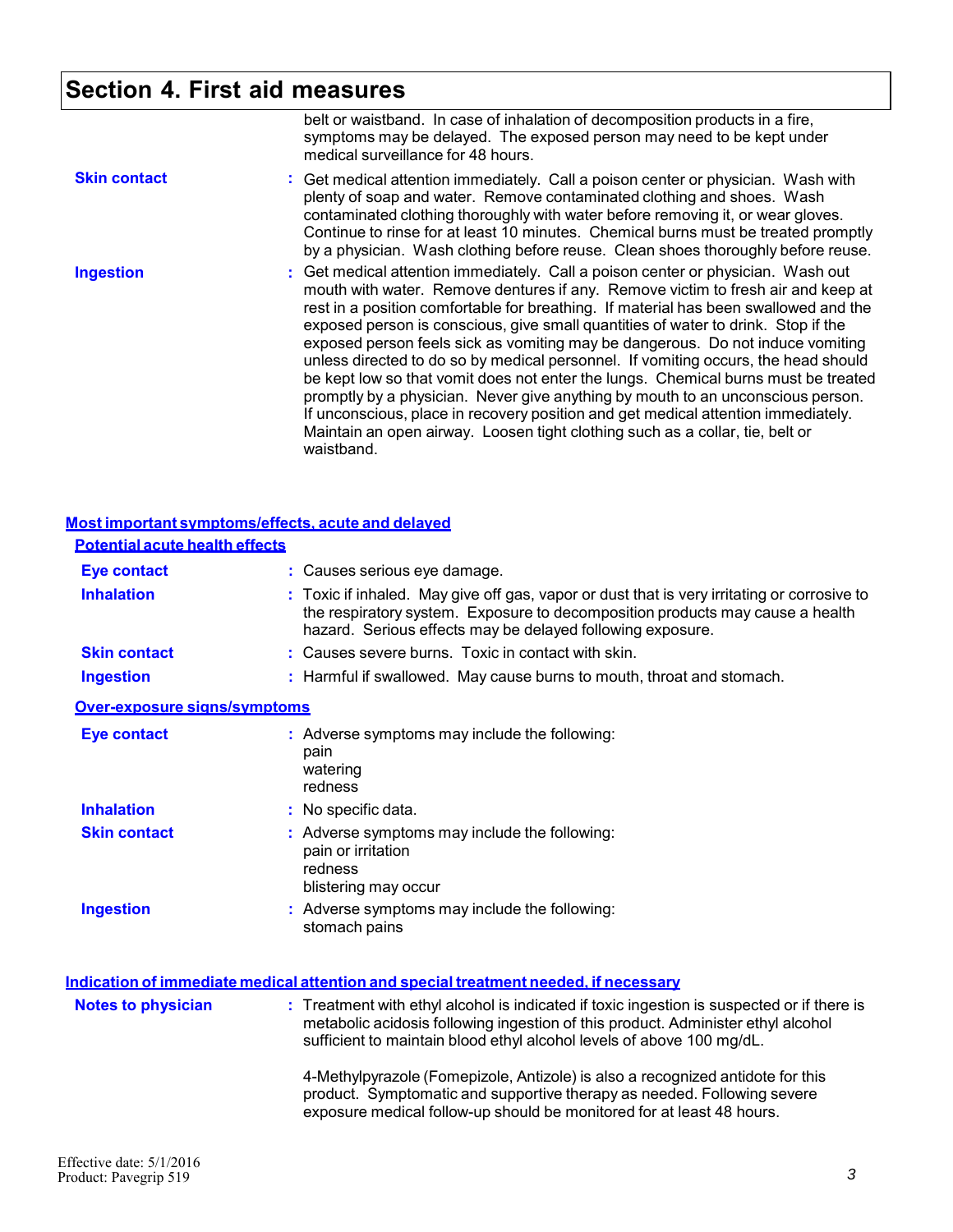# **Section 4. First aid measures**

| <b>Protection of first-aiders</b> | : No action shall be taken involving any personal risk or without suitable training. If it<br>is suspected that fumes are still present, the rescuer should wear an appropriate<br>mask or self-contained breathing apparatus. It may be dangerous to the person |
|-----------------------------------|------------------------------------------------------------------------------------------------------------------------------------------------------------------------------------------------------------------------------------------------------------------|
|                                   | providing aid to give mouth-to-mouth resuscitation. Wash contaminated clothing                                                                                                                                                                                   |
|                                   | thoroughly with water before removing it, or wear gloves.                                                                                                                                                                                                        |

**See toxicological information (Section 11)**

### **Section 5. Fire-fighting measures**

| <b>Flash point</b>                                                   | : Closed cup: $103^{\circ}$ C (217.4 $^{\circ}$ F)                                                                                                                                                                                                                                                   |
|----------------------------------------------------------------------|------------------------------------------------------------------------------------------------------------------------------------------------------------------------------------------------------------------------------------------------------------------------------------------------------|
| <b>Extinguishing media</b><br><b>Suitable extinguishing</b><br>media | : Use an extinguishing agent suitable for the surrounding fire.                                                                                                                                                                                                                                      |
| <b>Unsuitable extinguishing</b><br>media                             | : None known.                                                                                                                                                                                                                                                                                        |
| <b>Specific hazards arising</b><br>from the chemical                 | : In a fire or if heated, a pressure increase will occur and the container may burst.<br>This material is harmful to aquatic life with long lasting effects. Fire water<br>contaminated with this material must be contained and prevented from being<br>discharged to any waterway, sewer or drain. |
| <b>Hazardous thermal</b><br>decomposition products                   | : Decomposition products may include the following materials:<br>carbon dioxide<br>carbon monoxide<br>nitrogen oxides                                                                                                                                                                                |
| <b>Special protective actions</b><br>for fire-fighters               | : Promptly isolate the scene by removing all persons from the vicinity of the incident if<br>there is a fire. No action shall be taken involving any personal risk or without<br>suitable training.                                                                                                  |
| <b>Special protective</b><br>equipment for fire-fighters             | : Fire-fighters should wear appropriate protective equipment and self-contained<br>breathing apparatus (SCBA) with a full face-piece operated in positive pressure<br>mode.                                                                                                                          |

### **Section 6. Accidental release measures**

#### **Personal precautions, protective equipment and emergency procedures**

| For non-emergency<br>personnel   | : No action shall be taken involving any personal risk or without suitable training.<br>Evacuate surrounding areas. Keep unnecessary and unprotected personnel from<br>entering. Do not touch or walk through spilled material. Do not breathe vapor or<br>mist. Provide adequate ventilation. Wear appropriate respirator when ventilation is<br>inadequate. Put on appropriate personal protective equipment. |
|----------------------------------|-----------------------------------------------------------------------------------------------------------------------------------------------------------------------------------------------------------------------------------------------------------------------------------------------------------------------------------------------------------------------------------------------------------------|
| For emergency responders :       | If specialised clothing is required to deal with the spillage, take note of any<br>information in Section 8 on suitable and unsuitable materials. See also the<br>information in "For non-emergency personnel".                                                                                                                                                                                                 |
| <b>Environmental precautions</b> | : Avoid dispersal of spilled material and runoff and contact with soil, waterways,<br>drains and sewers. Inform the relevant authorities if the product has caused<br>environmental pollution (sewers, waterways, soil or air). Water polluting material.<br>May be harmful to the environment if released in large quantities.                                                                                 |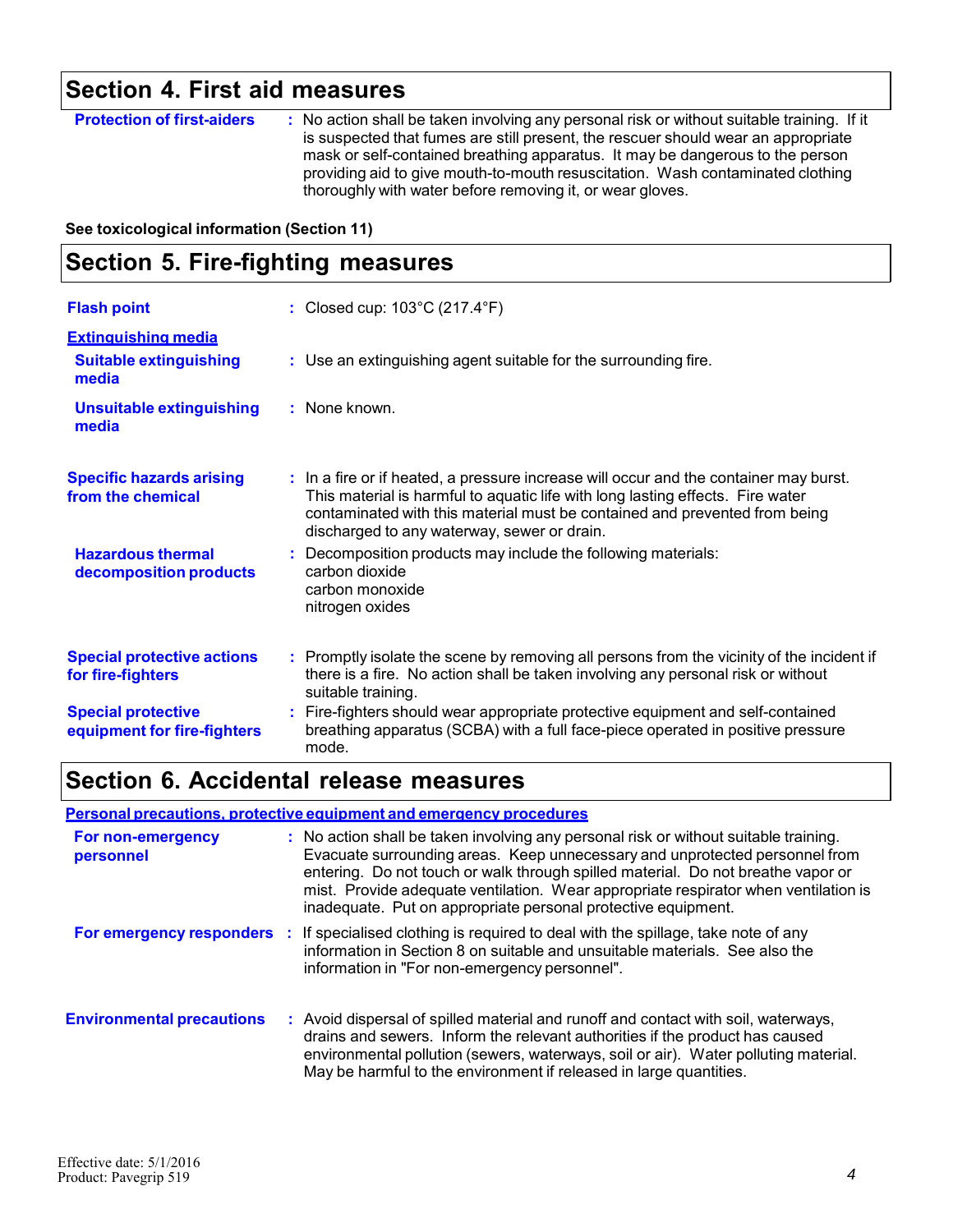### **Section 6. Accidental release measures**

| <b>Methods and materials for</b><br>containment and cleaning up |  | : Stop leak if without risk. Move containers from spill area. Approach release from<br>upwind. Prevent entry into sewers, water courses, basements or confined areas.<br>Wash spillages into an effluent treatment plant or proceed as follows. Contain and<br>collect spillage with non-combustible, absorbent material e.g. sand, earth,<br>vermiculite or diatomaceous earth and place in container for disposal according to<br>local regulations (see Section 13). Dispose of via a licensed waste disposal<br>contractor. Contaminated absorbent material may pose the same hazard as the<br>spilled product. Note: see Section 1 for emergency contact information and Section<br>13 for waste disposal. |
|-----------------------------------------------------------------|--|-----------------------------------------------------------------------------------------------------------------------------------------------------------------------------------------------------------------------------------------------------------------------------------------------------------------------------------------------------------------------------------------------------------------------------------------------------------------------------------------------------------------------------------------------------------------------------------------------------------------------------------------------------------------------------------------------------------------|
|-----------------------------------------------------------------|--|-----------------------------------------------------------------------------------------------------------------------------------------------------------------------------------------------------------------------------------------------------------------------------------------------------------------------------------------------------------------------------------------------------------------------------------------------------------------------------------------------------------------------------------------------------------------------------------------------------------------------------------------------------------------------------------------------------------------|

### **Section 7. Handling and storage**

| <b>Precautions for safe handling</b>                                             |                                                                                                                                                                                                                                                                                                                                                                                                                                                                                                                                       |
|----------------------------------------------------------------------------------|---------------------------------------------------------------------------------------------------------------------------------------------------------------------------------------------------------------------------------------------------------------------------------------------------------------------------------------------------------------------------------------------------------------------------------------------------------------------------------------------------------------------------------------|
| <b>Protective measures</b>                                                       | : Put on appropriate personal protective equipment (see Section 8). Do not get in<br>eyes or on skin or clothing. Do not breathe vapor or mist. Do not ingest. Avoid<br>release to the environment. Use only with adequate ventilation. Wear appropriate<br>respirator when ventilation is inadequate. Keep in the original container or an<br>approved alternative made from a compatible material, kept tightly closed when not<br>in use. Empty containers retain product residue and can be hazardous. Do not<br>reuse container. |
| <b>Advice on general</b><br>occupational hygiene                                 | : Eating, drinking and smoking should be prohibited in areas where this material is<br>handled, stored and processed. Workers should wash hands and face before<br>eating, drinking and smoking. Remove contaminated clothing and protective<br>equipment before entering eating areas. See also Section 8 for additional<br>information on hygiene measures.                                                                                                                                                                         |
| <b>Conditions for safe storage,</b><br>including any<br><b>incompatibilities</b> | : Store in accordance with local regulations. Store in original container protected<br>from direct sunlight in a dry, cool and well-ventilated area, away from incompatible<br>materials (see Section 10) and food and drink. Store locked up. Keep container<br>tightly closed and sealed until ready for use. Containers that have been opened<br>must be carefully resealed and kept upright to prevent leakage. Do not store in<br>unlabeled containers. Use appropriate containment to avoid environmental<br>contamination.     |

### **Section 8. Exposure controls/personal protection**

#### **Control parameters**

#### **Occupational exposure limits**

| <b>Ingredient name</b>       | <b>Exposure limits</b>                                                                                                                               |
|------------------------------|------------------------------------------------------------------------------------------------------------------------------------------------------|
| Bis(Dimethylaminoethyl)Ether | <b>ACGIH TLV (United States, 3/2012).</b><br>Absorbed through skin.                                                                                  |
| Ethylene glycol              | STEL: 0.15 ppm 15 minutes.<br>TWA: 0.05 ppm 8 hours.<br><b>ACGIH TLV (United States, 3/2012).</b><br>C: 100 mg/m <sup>3</sup> 0 hours. Form: Aerosol |

| <b>Appropriate engineering</b><br><b>controls</b> | : Use only with adequate ventilation. Use process enclosures, local exhaust<br>ventilation or other engineering controls to keep worker exposure to airborne<br>contaminants below any recommended or statutory limits.                                                                                                       |
|---------------------------------------------------|-------------------------------------------------------------------------------------------------------------------------------------------------------------------------------------------------------------------------------------------------------------------------------------------------------------------------------|
| <b>Environmental exposure</b><br><b>controls</b>  | Emissions from ventilation or work process equipment should be checked to ensure<br>they comply with the requirements of environmental protection legislation. In some<br>cases, fume scrubbers, filters or engineering modifications to the process<br>equipment will be necessary to reduce emissions to acceptable levels. |
| ffective date: $5/1/2016$                         |                                                                                                                                                                                                                                                                                                                               |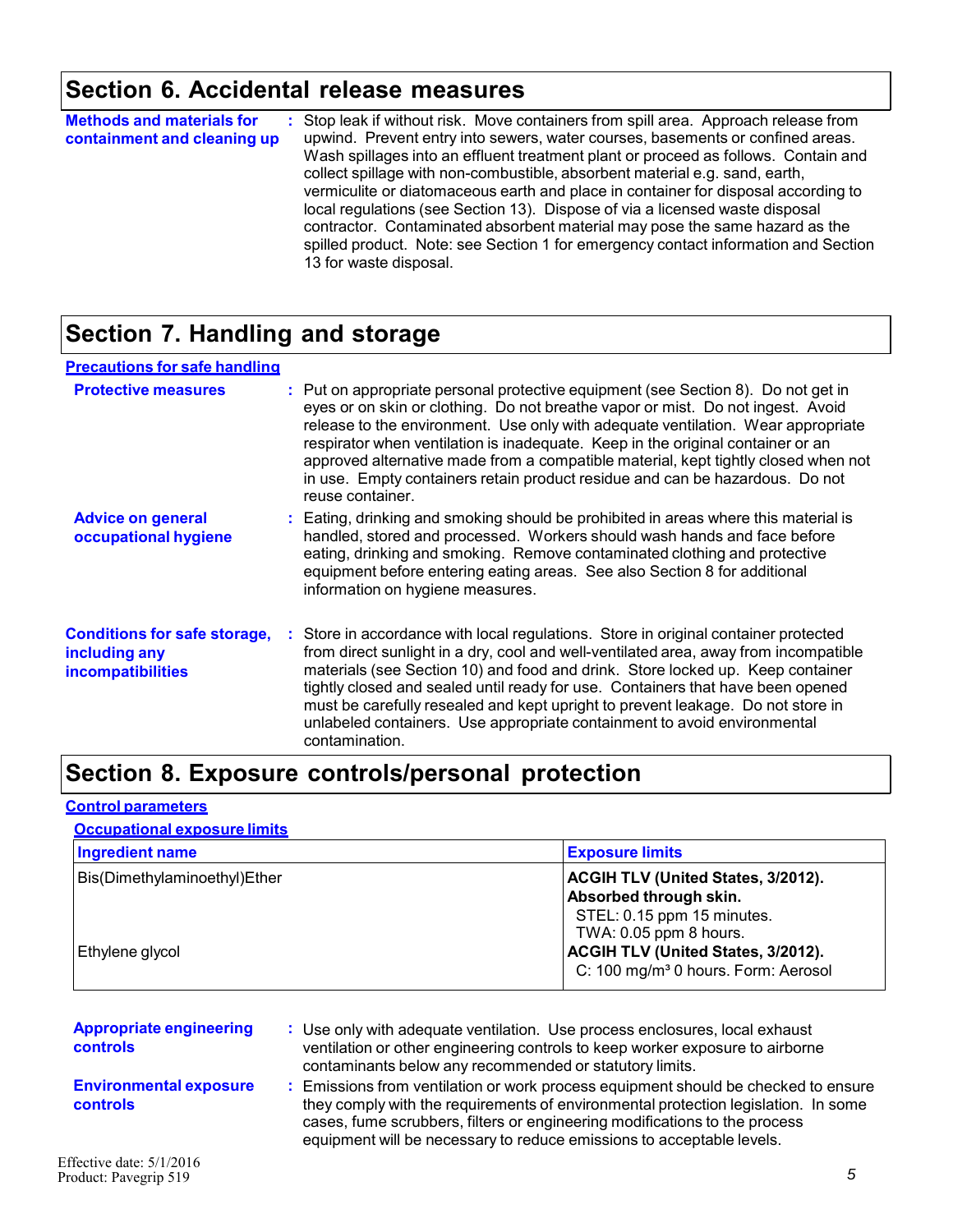### **Section 8. Exposure controls/personal protection**

#### **Individual protection measures**

| <b>Hygiene measures</b>       | : Wash hands, forearms and face thoroughly after handling chemical products, before<br>eating, smoking and using the lavatory and at the end of the working period.<br>Appropriate techniques should be used to remove potentially contaminated clothing.<br>Wash contaminated clothing before reusing. Ensure that eyewash stations and<br>safety showers are close to the workstation location.                                                                                                                                                                                                                         |
|-------------------------------|---------------------------------------------------------------------------------------------------------------------------------------------------------------------------------------------------------------------------------------------------------------------------------------------------------------------------------------------------------------------------------------------------------------------------------------------------------------------------------------------------------------------------------------------------------------------------------------------------------------------------|
| <b>Eye/face protection</b>    | Safety eyewear complying with an approved standard should be used when a risk<br>assessment indicates this is necessary to avoid exposure to liquid splashes, mists,<br>gases or dusts. If contact is possible, the following protection should be worn,<br>unless the assessment indicates a higher degree of protection: chemical splash<br>goggles and/or face shield. If inhalation hazards exist, a full-face respirator may be<br>required instead.                                                                                                                                                                 |
| <b>Hand protection</b>        | : Chemical-resistant, impervious gloves complying with an approved standard should<br>be worn at all times when handling chemical products if a risk assessment indicates<br>this is necessary. Considering the parameters specified by the glove manufacturer,<br>check during use that the gloves are still retaining their protective properties. It<br>should be noted that the time to breakthrough for any glove material may be<br>different for different glove manufacturers. In the case of mixtures, consisting of<br>several substances, the protection time of the gloves cannot be accurately<br>estimated. |
| <b>Body protection</b>        | Personal protective equipment for the body should be selected based on the task<br>being performed and the risks involved and should be approved by a specialist<br>before handling this product.                                                                                                                                                                                                                                                                                                                                                                                                                         |
| <b>Other skin protection</b>  | : Appropriate footwear and any additional skin protection measures should be<br>selected based on the task being performed and the risks involved and should be<br>approved by a specialist before handling this product.                                                                                                                                                                                                                                                                                                                                                                                                 |
| <b>Respiratory protection</b> | : Use a properly fitted, air-purifying or air-fed respirator complying with an approved<br>standard if a risk assessment indicates this is necessary. Respirator selection must<br>be based on known or anticipated exposure levels, the hazards of the product and<br>the safe working limits of the selected respirator.                                                                                                                                                                                                                                                                                                |
| <b>Thermal hazards</b>        | : Not available.                                                                                                                                                                                                                                                                                                                                                                                                                                                                                                                                                                                                          |

## **Section 9. Physical and chemical properties**

#### **Appearance**

| <b>Physical state</b>                           | Liquid.                                          |
|-------------------------------------------------|--------------------------------------------------|
| Color                                           | Black.                                           |
| Odor                                            | Amine-like                                       |
| <b>Odor threshold</b>                           | Not available.                                   |
| рH                                              | - 10.25                                          |
| <b>Melting point/Freezing point</b>             | Not available.                                   |
| <b>Boiling/condensation point</b>               | : Not available.                                 |
| <b>Flash point</b>                              | Closed cup: $103^{\circ}$ C (217.4 $^{\circ}$ F) |
| <b>Evaporation rate</b>                         | Not available.                                   |
| <b>Flammability (solid, gas)</b>                | : Not available.                                 |
| Lower and upper explosive<br>(flammable) limits | : Not available.                                 |
| <b>Vapor pressure</b>                           | Not available.                                   |
| <b>Vapor density</b>                            | Not available.                                   |
|                                                 | : 1.0115                                         |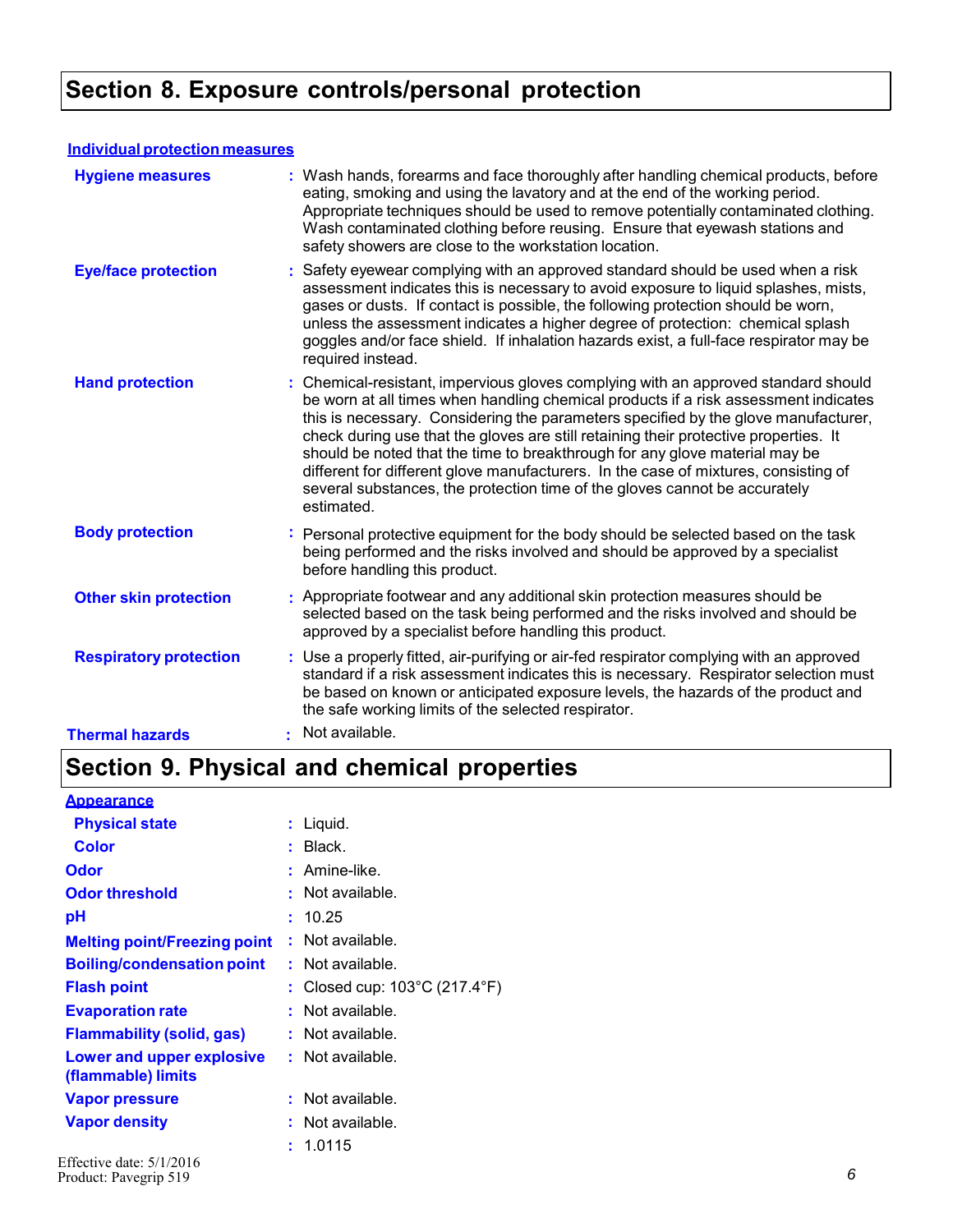### **Section 9. Physical and chemical properties**

| <b>Relative density</b>                           |                                                                       |
|---------------------------------------------------|-----------------------------------------------------------------------|
| <b>Solubility in water</b>                        | : Easily soluble                                                      |
| <b>Partition coefficient: n-</b><br>octanol/water | $:$ Not available.                                                    |
| <b>Auto-ignition temperature</b>                  | : Not available.                                                      |
| <b>Decomposition temperature</b>                  | : Not available.                                                      |
| <b>Viscosity</b>                                  | : Kinematic (room temperature): $0.28 \text{ cm}^2/\text{s}$ (28 cSt) |

### **Section 10. Stability and reactivity**

| <b>Reactivity</b>                            | : No specific test data related to reactivity available for this product or its ingredients.              |  |
|----------------------------------------------|-----------------------------------------------------------------------------------------------------------|--|
| <b>Chemical stability</b>                    | : The product is stable.                                                                                  |  |
| <b>Possibility of hazardous</b><br>reactions | : Under normal conditions of storage and use, hazardous reactions will not occur.                         |  |
| <b>Conditions to avoid</b>                   | : No specific data.                                                                                       |  |
| <b>Incompatible materials</b>                | : No specific data.                                                                                       |  |
| <b>Hazardous decomposition</b><br>products   | : Under normal conditions of storage and use, hazardous decomposition products<br>should not be produced. |  |

### **Section 11. Toxicological information**

### **Information on toxicological effects**

**Acute toxicity**

| <b>Product/ingredient name</b><br><b>Test</b> | <b>Endpoint</b> | <b>Species</b> | <b>Besult</b> |
|-----------------------------------------------|-----------------|----------------|---------------|
|-----------------------------------------------|-----------------|----------------|---------------|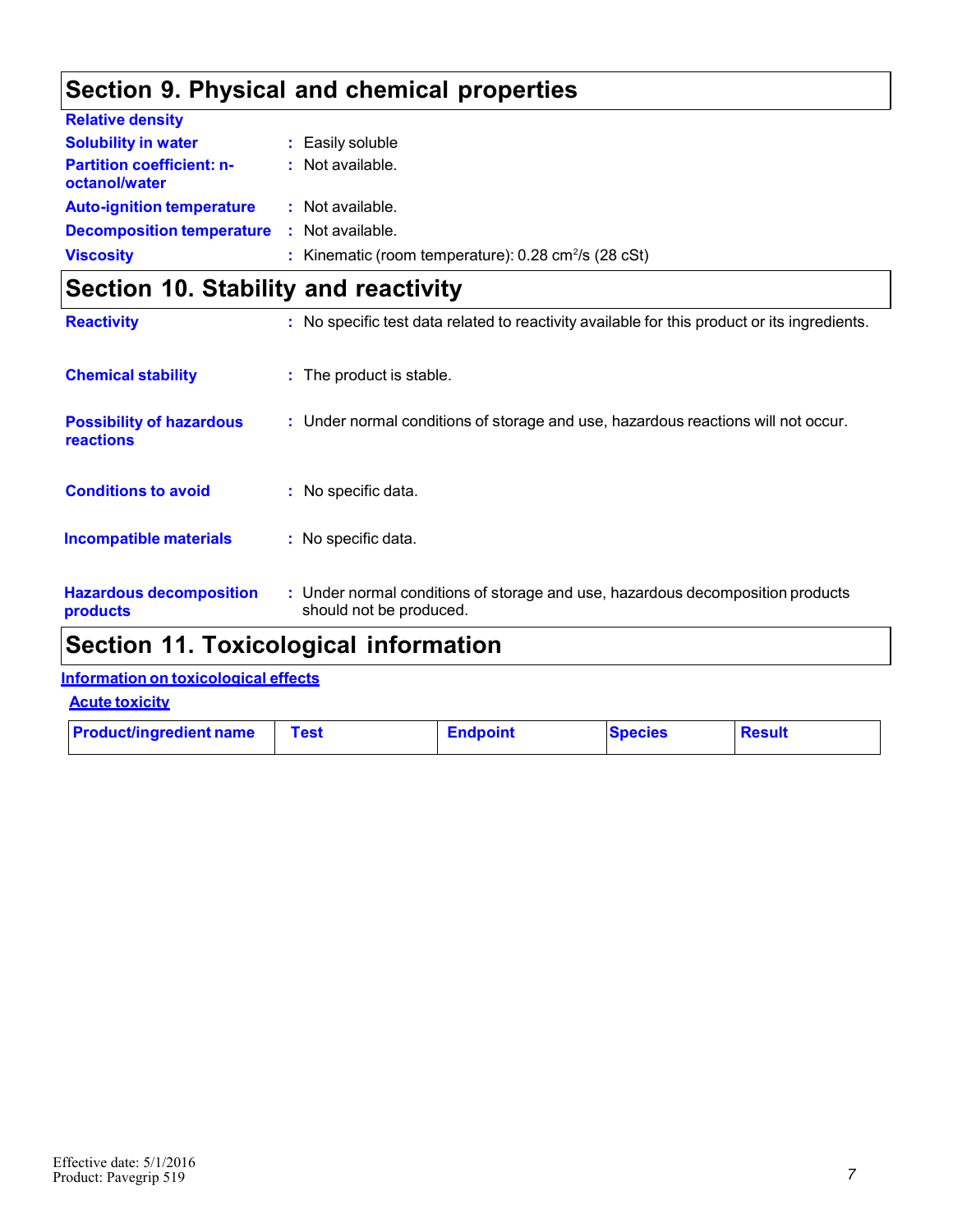| 2-[[2-(2-Dimethylamino)<br>ethoxy] ethyl] methylamino]<br>ethanol | OECD 402 Acute<br><b>Dermal Toxicity</b>     | LD50 Dermal                               | Rabbit - Male,<br>Female | 5700 mg/kg               |
|-------------------------------------------------------------------|----------------------------------------------|-------------------------------------------|--------------------------|--------------------------|
|                                                                   | OECD 401 Acute<br><b>Oral Toxicity</b>       | LD50 Oral                                 | Rat - Male,<br>Female    | 1364 mg/kg               |
| Methyldiethanolamine                                              |                                              | <b>LC50 Inhalation Dusts</b><br>and mists | Rat - Male,<br>Female    | $>6.5$ mg/m <sup>3</sup> |
|                                                                   | OECD 402 Acute<br>Dermal Toxicity            | LD50 Dermal                               | Rabbit - Male            | 10244 mg/kg              |
|                                                                   | OECD 402 Acute<br>Dermal Toxicity            | LD50 Dermal                               | Rabbit - Female          | 11336 mg/kg              |
|                                                                   | OECD 401 Acute<br><b>Oral Toxicity</b>       | LD50 Oral                                 | Rat - Male,<br>Female    | 4680 mg/kg               |
| Bis(Dimethylaminoethyl)<br>Ether                                  | OECD 403 Acute<br><b>Inhalation Toxicity</b> | <b>LC50 Inhalation Dusts</b><br>and mists | Rat - Male,<br>Female    | 4 mg/l                   |
|                                                                   | OECD 403 Acute<br><b>Inhalation Toxicity</b> | <b>LC50 Inhalation Vapor</b>              | Rat - Male,<br>Female    | $>2.204$ mg/l            |
|                                                                   | OECD 402 Acute<br>Dermal Toxicity            | LD50 Dermal                               | Rabbit - Female          | 314 mg/kg                |
|                                                                   | OECD 401 Acute<br><b>Oral Toxicity</b>       | LD50 Oral                                 | Rat - Male,<br>Female    | 609 mg/kg                |
|                                                                   | OECD 401 Acute                               | LD50 Oral                                 | Rat - Male,              | 677 mg/kg                |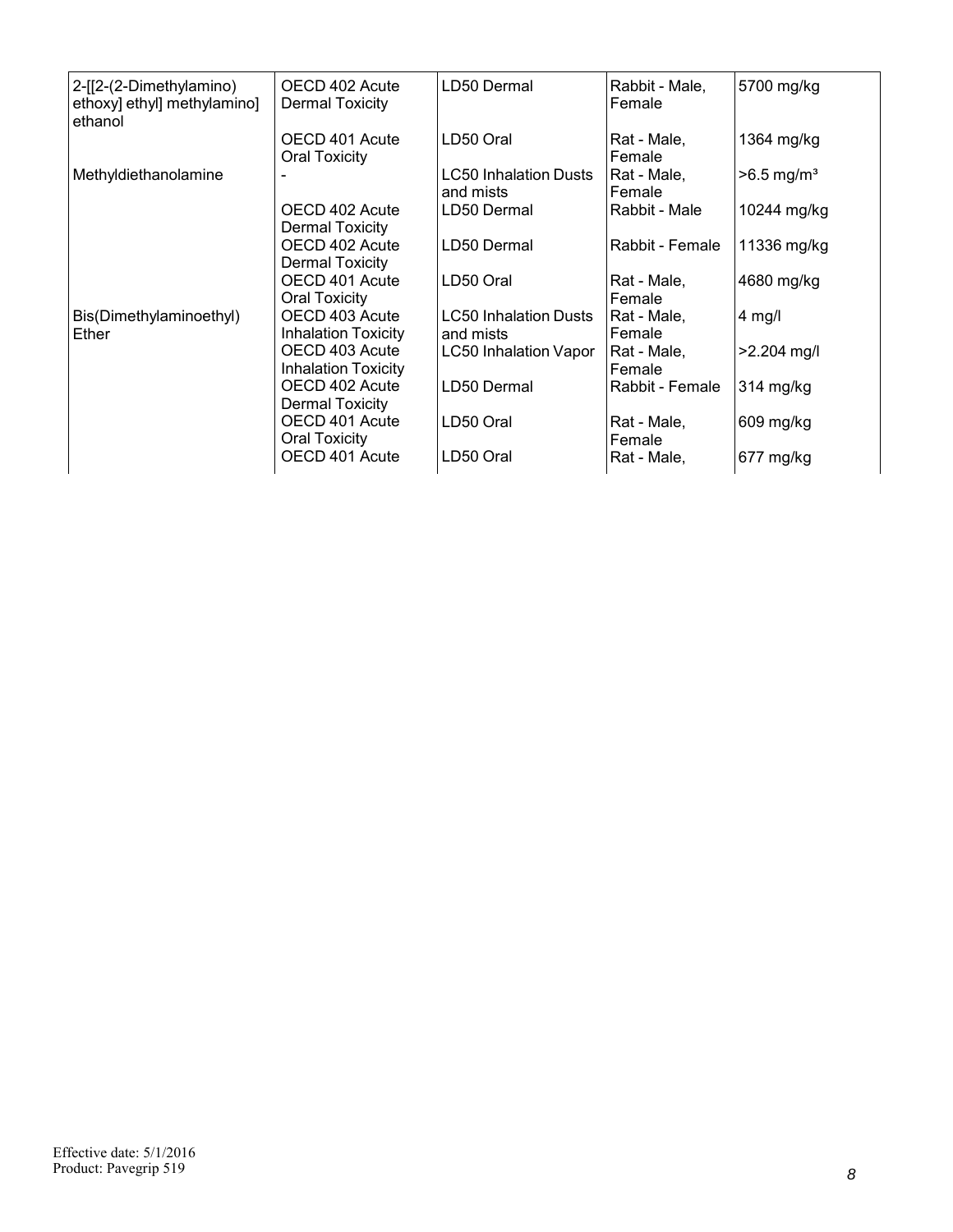|                            | Oral Toxicity OECD         |                              | Female         |                            |
|----------------------------|----------------------------|------------------------------|----------------|----------------------------|
| 2-Dimethylaminoethanol     | 403 Acute Inhalation       | <b>LC50 Inhalation Vapor</b> | Rat - Male,    | 1641 ppm                   |
|                            | <b>Toxicity EPA OPPTS</b>  |                              | Female         |                            |
|                            | <b>OPPTS</b>               | LD0 Dermal                   | Rabbit - Male, | >3000 mg/kg                |
|                            | 870.1100 Acute Oral        |                              | Female         |                            |
|                            | <b>Toxicity</b>            |                              |                |                            |
|                            | OECD 401 Acute             | LD50 Oral                    | Rat - Male,    | 1182.7 mg/kg               |
|                            | <b>Oral Toxicity</b>       |                              | Female         |                            |
| Dimethylaminoethoxyethanol | OECD 403 Acute             | <b>LC50 Inhalation Vapor</b> | Rat - Male,    | $>392.2$ mg/m <sup>3</sup> |
|                            | <b>Inhalation Toxicity</b> |                              | Female         |                            |
|                            | OECD 402 Acute             | LD50 Dermal                  | Rabbit - Male, | 1663 mg/kg                 |
|                            | Dermal Toxicity            |                              | Female         |                            |
|                            | OECD 401 Acute             | LD50 Oral                    | Rat - Male,    | 2150 mg/kg                 |
|                            | <b>Oral Toxicity</b>       |                              | Female         |                            |
|                            | OECD 401 Acute             | LD50 Oral                    | Rat - Male,    | 2558 to 5660 mg/           |
|                            | <b>Oral Toxicity</b>       |                              | Female         | kg                         |
| N-Butyl morpholine         |                            | <b>LC50 Inhalation Vapor</b> | Rat            | $2.1$ mg/l                 |
|                            |                            | LD50 Dermal                  | Rabbit - Male, | 1.82 g/kg                  |
|                            |                            |                              | Female         |                            |
|                            |                            | LD50 Oral                    | Rat - Male,    | 0.33 g/kg                  |
|                            |                            |                              | Female         |                            |
| Ethylene glycol            | No official guidelines     | LD50 Dermal                  | Mouse - Male,  | >3500 mg/kg                |
|                            |                            |                              | Female         |                            |
|                            | No official guidelines     | LD50 Oral                    | Rat - Male,    | 7712 mg/kg                 |
|                            |                            |                              | Female         |                            |

#### **Irritation/Corrosion**

| <b>Product/ingredient name</b>                                 | <b>Test</b>                                   | <b>Species</b> | <b>Result</b>                      |
|----------------------------------------------------------------|-----------------------------------------------|----------------|------------------------------------|
| 2-[[2-(2-Dimethylamino) ethoxy]<br>ethyl] methylamino] ethanol | OECD 405 Acute Eye Irritation/<br>Corrosion   | Rabbit         | Eyes - Corrosive                   |
|                                                                | Unknown guidelines                            | Rabbit         | lSkin - Non-corrosive              |
| Methyldiethanolamine                                           |                                               | Rabbit         | Eyes - Severe irritant             |
|                                                                |                                               | Rabbit         | lSkin - Moderate irritant          |
| Bis(Dimethylaminoethyl)Ether                                   | OECD 405 Acute Eye Irritation/<br>Corrosion   | Rabbit         | Eyes - Severe irritant             |
|                                                                | OECD 404 Acute Dermal<br>Irritation/Corrosion | Rabbit         | Corrosive<br>lSkin<br>$\sim$       |
| Dimethylaminoethoxyethanol                                     | OECD 404 Acute Dermal<br>Irritation/Corrosion | <b>Rabbit</b>  | <b>Skin</b><br>Corrosive<br>$\sim$ |
|                                                                | OECD 405 Acute Eye Irritation/<br>Corrosion   | Rabbit         | Eyes - Corrosive                   |
| N-Butyl morpholine                                             |                                               | Rabbit         | lSkin - Mild irritant              |
| Ethylene glycol                                                | No official guidelines                        | Rabbit         | lSkin - Non-irritant.              |
|                                                                | No official guidelines                        | Rabbit         | Eyes - Non-irritant.               |

#### **Sensitization**

| <b>Product/ingredient name</b>                                       | <b>Test</b>                    | <b>Route of exposure</b> | <b>Species</b>           | <b>Result</b>                      |
|----------------------------------------------------------------------|--------------------------------|--------------------------|--------------------------|------------------------------------|
| $ 2-[2-(2-Dimethylamino)]$<br>ethoxy] ethyl] methylamino]<br>ethanol | OECD 406 Skin<br>Sensitization | skin                     | Guinea pig               | Not sensitizing                    |
| Methyldiethanolamine<br>Bis(Dimethylaminoethyl)<br><b>IEther</b>     | OECD 406 Skin<br>Sensitization | skin<br>skin             | Guinea pig<br>Guinea pig | Not sensitizing<br>Not sensitizing |
| 2-Dimethylaminoethanol<br>Dimethylaminoethoxyethanol OECD 406 Skin   | EPA OPPTS<br>Sensitization     | skin<br>skin             | Guinea pig<br>Guinea pig | Not sensitizing<br>Not sensitizing |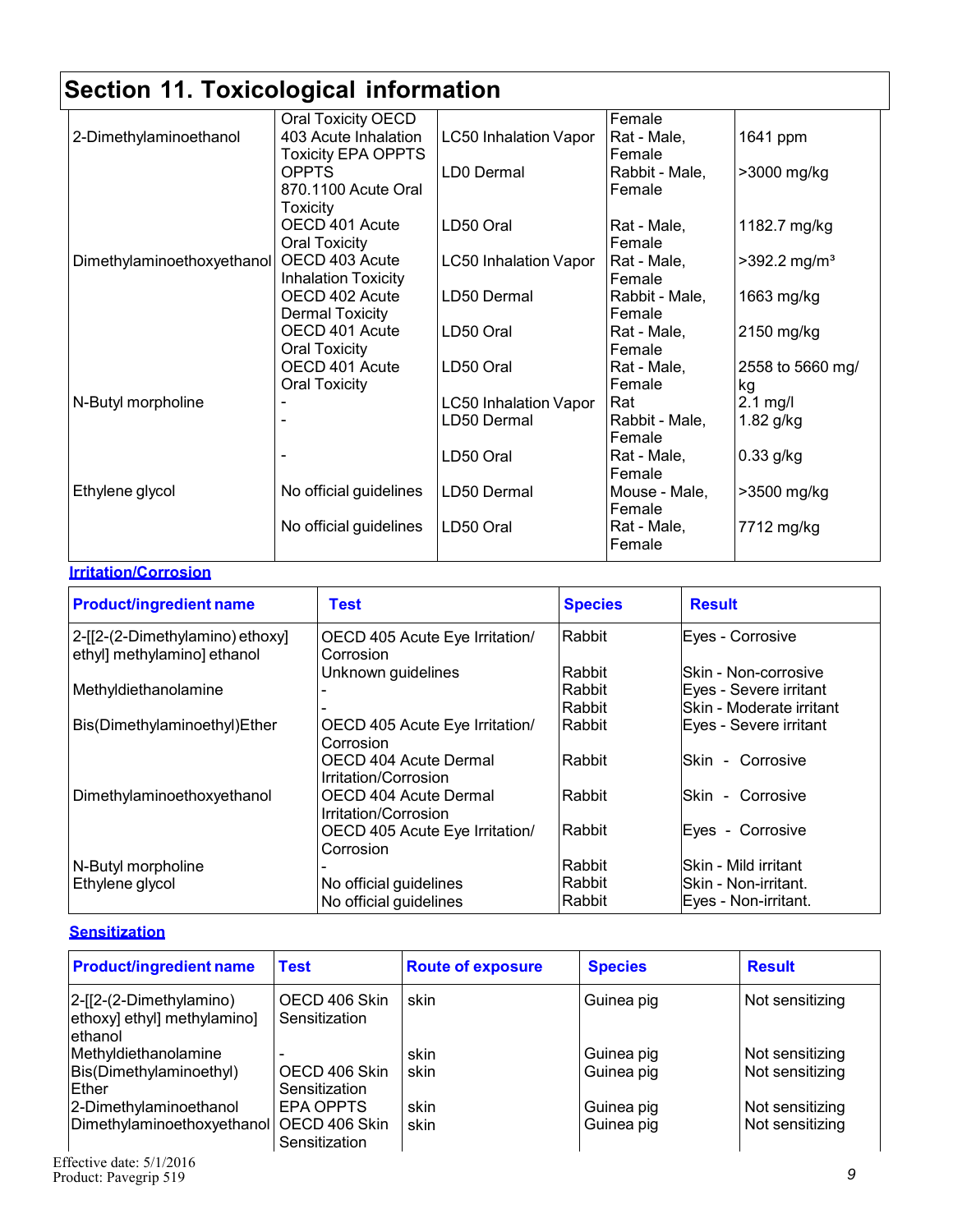| Ethylene glycol<br>--- -<br>official<br>NO.<br>auıdelines | skin | no la<br>Guinea | sensitizing<br>NG. |
|-----------------------------------------------------------|------|-----------------|--------------------|
|-----------------------------------------------------------|------|-----------------|--------------------|

#### **Mutagenicity**

| <b>Product/ingredient name</b> | <b>Test</b>                                       | <b>Result</b> |
|--------------------------------|---------------------------------------------------|---------------|
| 2-[[2-(2-Dimethylamino)        | Experiment: In vitro                              | Negative      |
| ethoxy] ethyl] methylamino]    | Subject: Bacteria                                 |               |
| ethanol                        | Metabolic activation: +/-                         |               |
|                                | Experiment: In vitro                              | Negative      |
|                                | Subject: Mammalian-Animal                         |               |
|                                | Cell: Somatic                                     |               |
|                                | Experiment: In vitro                              | Negative      |
|                                | Subject: Mammalian-Animal                         |               |
|                                | Cell: Germ                                        |               |
|                                | Experiment: In vivo                               | Negative      |
|                                | Subject: Mammalian-Animal                         |               |
|                                | Experiment: In vitro                              | Equivocal     |
|                                | Subject: Mammalian-Animal                         |               |
|                                | Metabolic activation: +                           |               |
| Methyldiethanolamine           | Experiment: In vitro                              | Negative      |
|                                | Subject: Bacteria                                 |               |
|                                | Metabolic activation: +/-                         |               |
|                                | Experiment: In vitro<br>Subject: Mammalian-Animal | Negative      |
|                                | Metabolic activation: +/-                         |               |
|                                | Experiment: In vivo                               |               |
|                                | Subject: Mammalian-Animal                         | Negative      |
| Bis(Dimethylaminoethyl)Ether   | Experiment: In vitro                              | Negative      |
|                                | Subject: Bacteria                                 |               |
|                                | Metabolic activation: +/-                         |               |
|                                | Experiment: In vitro                              | Negative      |
|                                | Subject: Mammalian-Animal                         |               |
|                                | Metabolic activation: +/-                         |               |
|                                | Experiment: In vitro                              | Negative      |
|                                | Subject: Mammalian-Animal                         |               |
|                                | Cell: Somatic                                     |               |
|                                | Experiment: In vivo                               | Negative      |
|                                | Subject: Mammalian-Animal                         |               |
|                                | Experiment: In vitro                              | Equivocal     |
|                                | Subject: Mammalian-Animal                         |               |
|                                | Metabolic activation: +/-                         |               |
| 2-Dimethylaminoethanol         | Experiment: In vitro                              | Negative      |
|                                | Subject: Bacteria<br>Metabolic activation: +/-    |               |
|                                | Experiment: In vitro                              |               |
|                                | Subject: Mammalian-Animal                         | Negative      |
|                                | Metabolic activation: +/-                         |               |
|                                | Experiment: In vitro                              | Negative      |
|                                | Subject: Mammalian-Animal                         |               |
|                                | Metabolic activation: +/-                         |               |
|                                | Experiment: In vitro                              | Negative      |
|                                | Subject: bacteria/yeast                           |               |
|                                | Metabolic activation: +/-                         |               |
|                                | Experiment: In vivo                               | Negative      |
|                                | Subject: Mammalian-Animal                         |               |
|                                | Experiment: In vivo                               | Negative      |
|                                | Subject: Mammalian-Animal                         |               |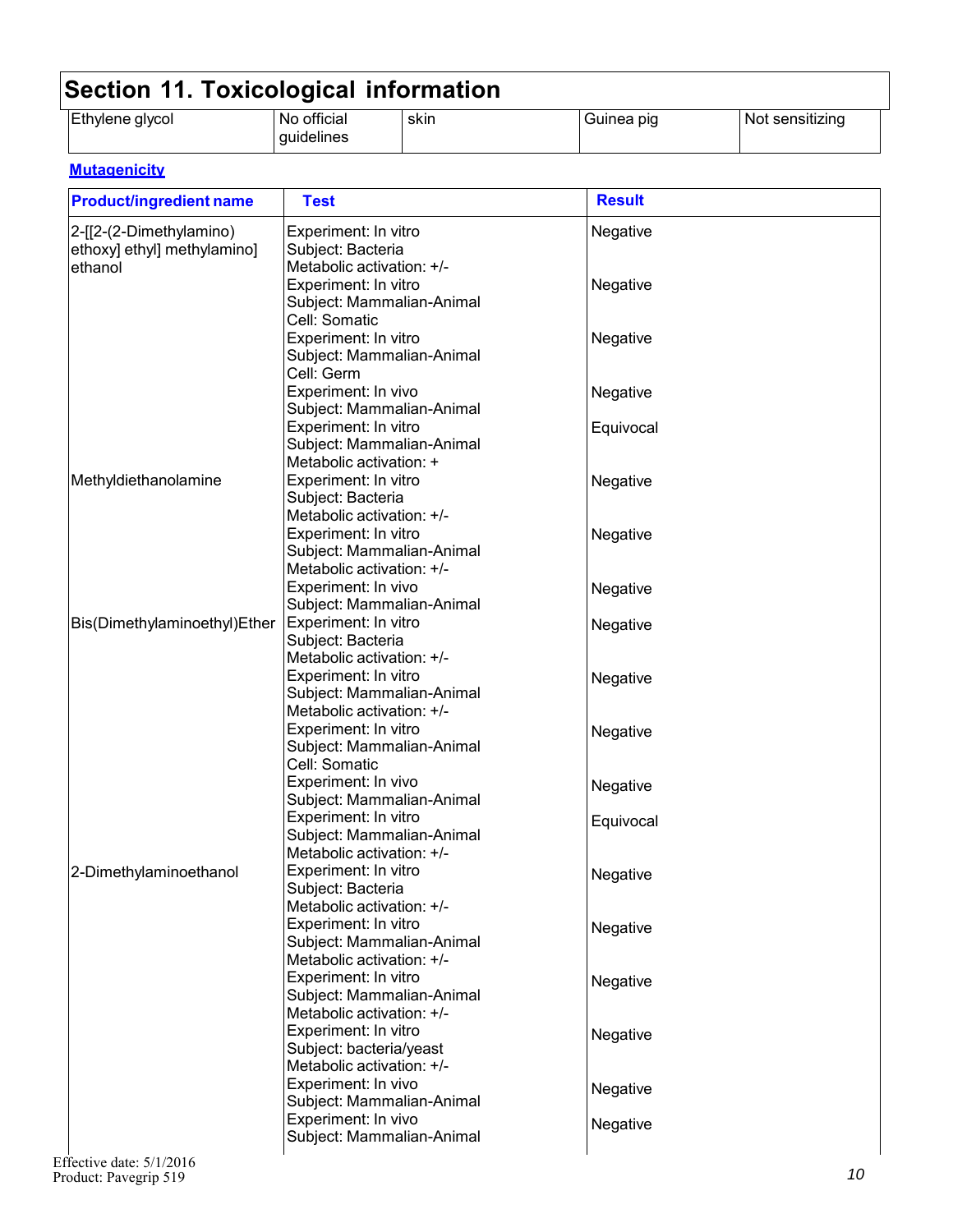| Dimethylaminoethoxyethanol | Experiment: In vitro      | Negative |
|----------------------------|---------------------------|----------|
|                            | Subject: Bacteria         |          |
|                            | Metabolic activation: +/- |          |
|                            |                           |          |
|                            | Experiment: In vitro      | Negative |
|                            | Subject: Mammalian-Animal |          |
|                            | Metabolic activation: +/- |          |
|                            | Experiment: In vitro      | Negative |
|                            | Subject: Mammalian-Animal |          |
|                            | Metabolic activation: +/- |          |
|                            | Experiment: In vivo       | Negative |
|                            | Subject: Mammalian-Animal |          |
| N-Butyl morpholine         | Experiment: In vitro      | Negative |
|                            | Subject: Mammalian-Animal |          |
|                            | Cell: Somatic             |          |
|                            | Experiment: In vitro      | Negative |
|                            | Subject: Mammalian-Animal |          |
|                            | Cell: Somatic             |          |
|                            | Experiment: In vitro      | Negative |
|                            | Subject: bacteria/yeast   |          |
|                            | Metabolic activation: +/- |          |
| Ethylene glycol            | Experiment: In vitro      | Negative |
|                            | Subject: Bacteria         |          |
|                            | Metabolic activation: +/- |          |
|                            | Experiment: In vitro      | Negative |
|                            | Subject: Mammalian-Animal |          |
|                            | Metabolic activation: +/- |          |
|                            | Experiment: In vitro      | Negative |
|                            | Subject: Mammalian-Animal |          |
|                            | Metabolic activation: +/- |          |
|                            | Experiment: In vivo       | Negative |
|                            | Subject: Mammalian-Animal |          |
|                            | Cell: Germ                |          |
|                            | Experiment: In vivo       |          |
|                            | Subject: Mammalian-Animal | Negative |
|                            |                           |          |

**Conclusion/Summary :**

Dimethylaminoethoxyethanol Not mutagenic in a standard battery of genetic toxicological tests.

#### **Carcinogenicity**

| <b>Product/ingredient name</b> | <b>Test</b>                                            | <b>Species</b>                                                   | <b>Dose</b>              | <b>Exposure</b>                                    | <b>Result/Result type</b>                              |
|--------------------------------|--------------------------------------------------------|------------------------------------------------------------------|--------------------------|----------------------------------------------------|--------------------------------------------------------|
| Ethylene glycol                | No official<br>guidelines<br>No official<br>guidelines | Mouse - Male,<br><b>IFemale</b><br>Rat - Male,<br><b>IFemale</b> | 1500 mg/kg<br>1000 mg/kg | 103 weeks<br>24 months; 7<br>days per week   NOAEL | Negative - Oral -<br><b>NOAEL</b><br>Negative - Oral - |

#### **Reproductive toxicity**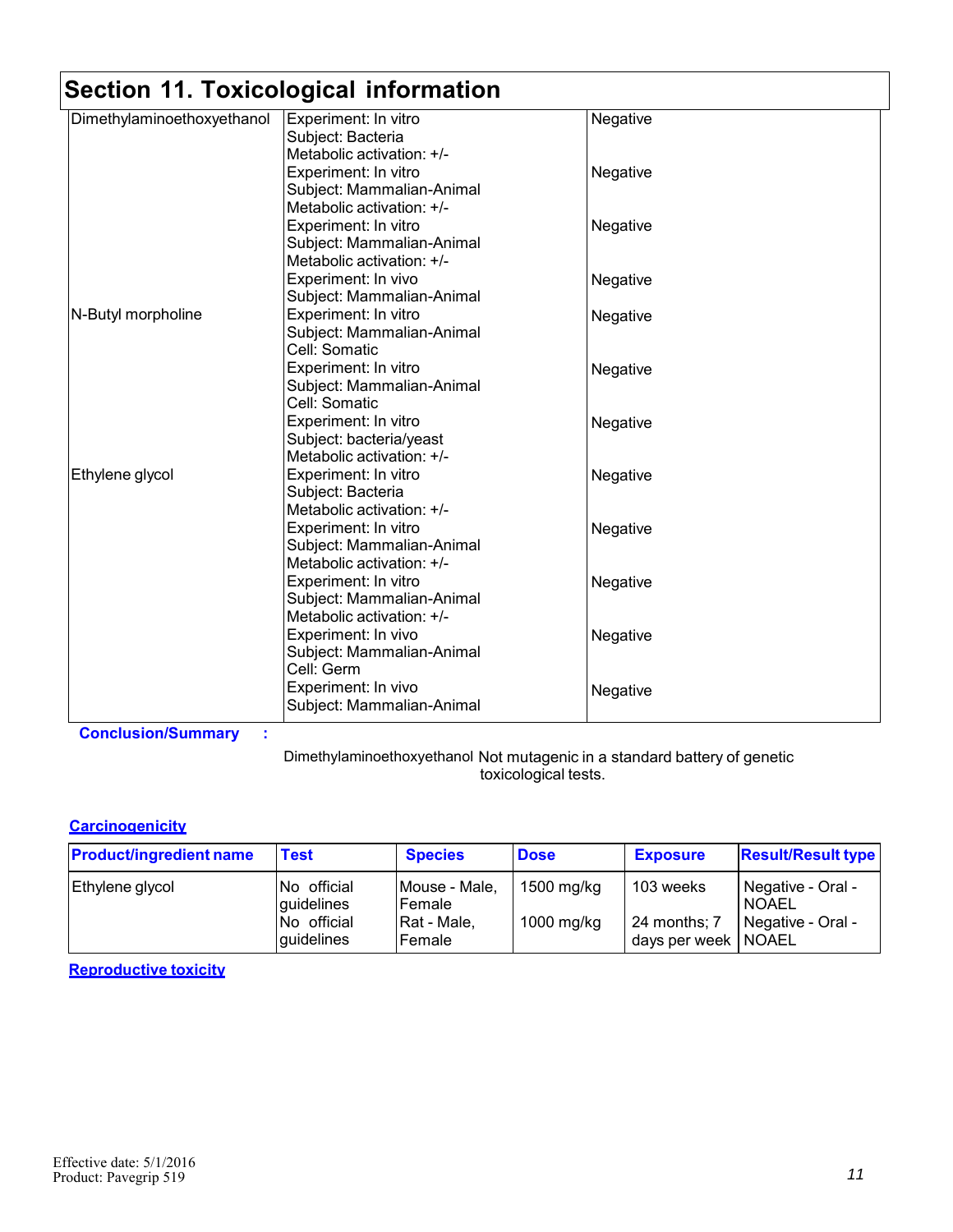| <b>Product/ingredient name</b>                                    | <b>Test</b>                                                                                                                                              | <b>Species</b>        | <b>Maternal</b><br><b>toxicity</b> | <b>Fertility</b> | <b>Developmental</b><br>effects |
|-------------------------------------------------------------------|----------------------------------------------------------------------------------------------------------------------------------------------------------|-----------------------|------------------------------------|------------------|---------------------------------|
| 2-[[2-(2-Dimethylamino)<br>ethoxy] ethyl] methylamino]<br>ethanol | OECD 415 One-<br>Generation<br>Reproduction<br><b>Toxicity Study</b>                                                                                     | Rat - Male,<br>Female | Negative                           |                  |                                 |
| Dimethylaminoethoxyethanol                                        | OECD 422<br>Combined<br><b>Repeated Dose</b><br><b>Toxicity Study</b><br>with the<br>Reproduction/<br>Developmental<br>Toxicity<br><b>Screening Test</b> | Rat - Male,<br>Female | Negative                           |                  |                                 |

**Conclusion/Summary :**

2-[[2-(2-Dimethylamino) ethoxy] ethyl] methylamino] ethanol No known significant effects or critical hazards. Dimethylaminoethoxyethanol No known significant effects or critical hazards.

#### **Teratogenicity**

| <b>Product/ingredient name</b>                       | <b>Test</b>                                                                                                                                           | <b>Species</b>                                                                                                           | <b>Result/Result type</b>                                                  |
|------------------------------------------------------|-------------------------------------------------------------------------------------------------------------------------------------------------------|--------------------------------------------------------------------------------------------------------------------------|----------------------------------------------------------------------------|
| Methyldiethanolamine<br>Bis(Dimethylaminoethyl)Ether | OECD 414 Prenatal<br>Developmental<br>Toxicity Study                                                                                                  | Rat - Male, Female<br><b>Rabbit</b>                                                                                      | Negative - Dermal<br>Positive - Dermal                                     |
| 2-Dimethylaminoethanol                               | OECD 414 Prenatal<br>Developmental<br><b>Toxicity Study</b>                                                                                           | Rat - Male, Female                                                                                                       | Negative - Inhalation                                                      |
| Dimethylaminoethoxyethanol                           | OECD 422<br>Combined<br><b>Repeated Dose</b><br><b>Toxicity Study with</b><br>the Reproduction/<br>Developmental<br><b>Toxicity Screening</b><br>Test | Rat                                                                                                                      | Negative - Inhalation                                                      |
| Ethylene glycol                                      | No official guidelines   Rat - Male, Female                                                                                                           | No official guidelines   Mouse - Male, Female<br> Mouse - Male, Female<br>No official guidelines   Rabbit - Male, Female | Positive - Oral<br>Positive - Oral<br>Negative - Dermal<br>Negative - Oral |

**Conclusion/Summary :**

2-[[2-(2-Dimethylamino) ethoxy] ethyl] methylamino] 1907/2006, Annex XI, this test does not appear ethanol In accordance with section 1 of Regulation (EC) No scientifically necessary.

**Specific target organ toxicity (single exposure)**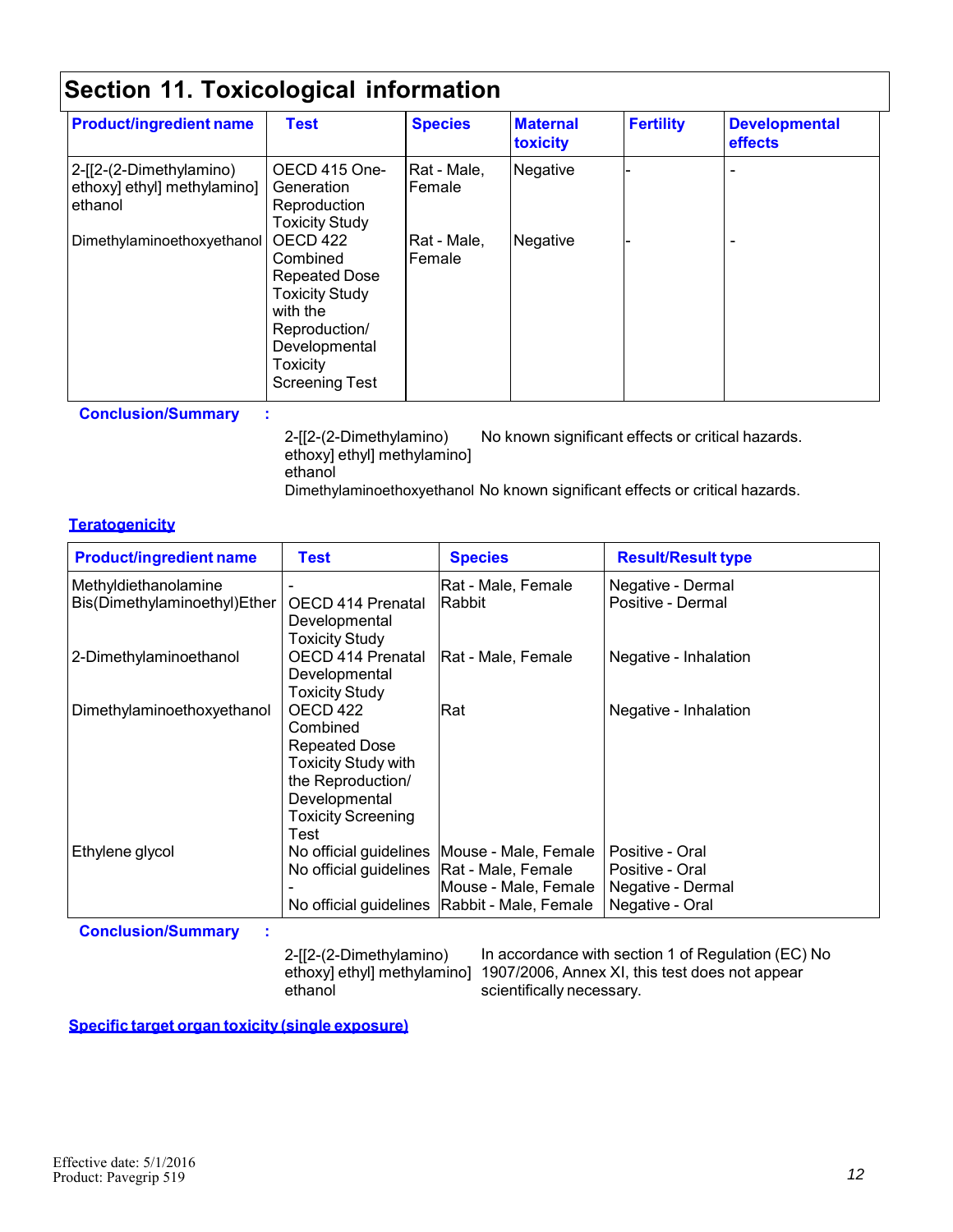| <b>Product/ingredient name</b> | <b>Category</b> | <b>Route of exposure</b> | <b>Target organs</b>                           |
|--------------------------------|-----------------|--------------------------|------------------------------------------------|
| 2-Dimethylaminoethanol         | Category 3      | Not applicable.          | <b>Respiratory tract</b><br>lirritation        |
| Ethylene glycol                | Category 2      | Not determined           | central nervous<br>system (CNS) and<br>kidneys |

#### **Specific target organ toxicity (repeated exposure)**

| <b>Product/ingredient name</b> | <b>Category</b> | <b>Route of exposure</b> | <b>Target organs</b>                                   |
|--------------------------------|-----------------|--------------------------|--------------------------------------------------------|
| Ethylene glycol                | Category 2      | Not determined           | Icentral nervous<br>system (CNS),<br>kidneys and liver |

#### **Aspiration hazard**

Not available.

#### **Information on the likely :** Not available. **routes of exposure**

#### **Potential acute health effects**

| <b>Eye contact</b>  | : Causes serious eye damage.                                                                                                                                                                                                               |
|---------------------|--------------------------------------------------------------------------------------------------------------------------------------------------------------------------------------------------------------------------------------------|
| <b>Inhalation</b>   | : Toxic if inhaled. May give off gas, vapor or dust that is very irritating or corrosive to<br>the respiratory system. Exposure to decomposition products may cause a health<br>hazard. Serious effects may be delayed following exposure. |
| <b>Skin contact</b> | : Causes severe burns. Toxic in contact with skin.                                                                                                                                                                                         |
|                     |                                                                                                                                                                                                                                            |

### **Ingestion :** Harmful if swallowed. May cause burns to mouth, throat and stomach.

#### **Symptoms related to the physical, chemical and toxicological characteristics**

| <b>Eye contact</b>  | Adverse symptoms may include the following:<br>pain<br>watering<br>redness                           |
|---------------------|------------------------------------------------------------------------------------------------------|
| <b>Inhalation</b>   | No specific data.                                                                                    |
| <b>Skin contact</b> | Adverse symptoms may include the following:<br>pain or irritation<br>redness<br>blistering may occur |
| <b>Ingestion</b>    | Adverse symptoms may include the following:<br>stomach pains                                         |

#### **Delayed and immediate effects and also chronic effects from short and long term exposure**

| <b>Short term exposure</b>            |                |
|---------------------------------------|----------------|
| <b>Potential</b><br>immediate effects | Not available  |
| <b>Potential delayed</b><br>effects   | Not available. |
| Long term exposure                    |                |
| <b>Potential</b><br>immediate effects | Not available. |
| <b>Potential delayed</b><br>effects   | Not available. |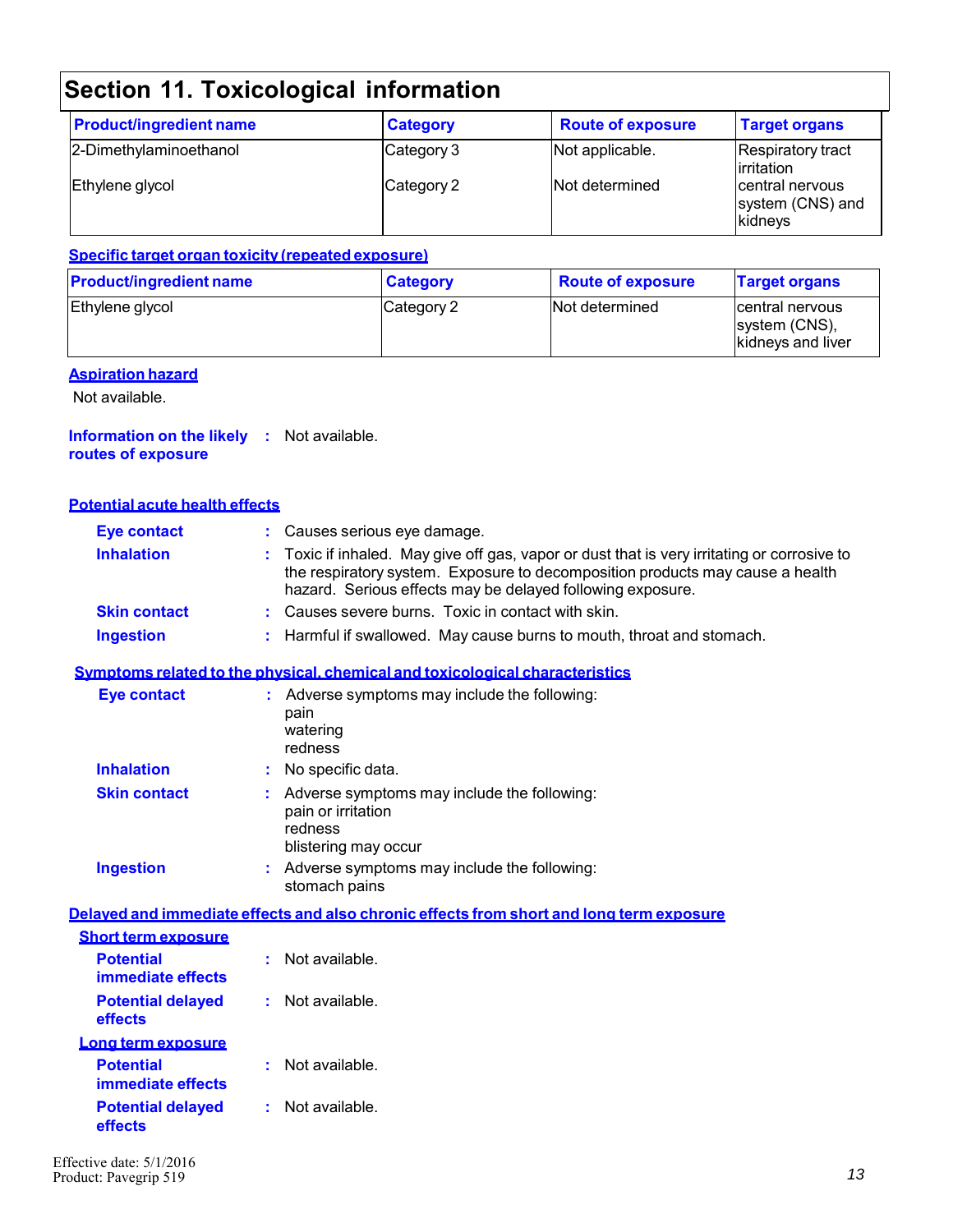#### **Potential chronic health effects**

| <b>Product/ingredient name</b>                                    | <b>Test</b>                                                                                                                                               | <b>Endpoint</b>                                        | <b>Species</b>           | <b>Result</b>            |  |
|-------------------------------------------------------------------|-----------------------------------------------------------------------------------------------------------------------------------------------------------|--------------------------------------------------------|--------------------------|--------------------------|--|
| 2-[[2-(2-Dimethylamino)<br>ethoxy] ethyl] methylamino]<br>ethanol | OECD 408 Repeated<br>Dose 90-Day Oral<br><b>Toxicity Study in</b><br>Rodents                                                                              | Sub-chronic NOAEL<br>Oral                              | Rat - Male,<br>Female    | >100 mg/kg               |  |
| Methyldiethanolamine                                              | <b>EPA CFR</b>                                                                                                                                            | Sub-chronic NOAEL<br>Dermal                            | Rat - Male,<br>Female    | 750 mg/kg                |  |
| Bis(Dimethylaminoethyl)<br>Ether                                  | OECD 411<br>Subchronic Dermal<br>Toxicity: 90-day Study                                                                                                   | Sub-chronic NOAEL<br>Dermal                            | Rabbit - Male,<br>Female | >8 mg/kg                 |  |
|                                                                   |                                                                                                                                                           | Sub-chronic NOEC<br><b>Inhalation Vapor</b>            | Rat - Male,<br>Female    | $8.2$ mg/m <sup>3</sup>  |  |
| 2-Dimethylaminoethanol                                            | OECD 413<br>Subchronic Inhalation<br>Toxicity: 90-day Study                                                                                               | Sub-chronic NOEC<br><b>Inhalation Vapor</b>            | Rat - Male,<br>Female    | $87.5$ mg/m <sup>3</sup> |  |
| Dimethylaminoethoxyethanol                                        | OECD 411<br>Subchronic Dermal<br>Toxicity: 90-day Study                                                                                                   | Sub-chronic NOAEL<br>Dermal                            | Rat - Male,<br>Female    | >222.25 mg/kg            |  |
|                                                                   | OECD 422 Combined<br><b>Repeated Dose</b><br><b>Toxicity Study with the</b><br>Reproduction/<br>Developmental<br><b>Toxicity Screening</b><br><b>Test</b> | Sub-acute NOEC<br><b>Inhalation Dusts and</b><br>mists | Rat - Male,<br>Female    | 50.8 mg/ $m^3$           |  |
| Ethylene glycol                                                   | OECD 408 Repeated<br>Dose 90-Day Oral<br><b>Toxicity Study in</b><br>Rodents                                                                              | Sub-chronic NOAEL<br>Oral                              | Rat - Male,<br>Female    | 150 mg/kg/d              |  |
|                                                                   |                                                                                                                                                           | Chronic NOAEL Oral                                     | Rat - Male,<br>Female    | 200 mg/kg/d              |  |
|                                                                   |                                                                                                                                                           | Chronic NOAEL Oral                                     | Mouse - Male,<br>Female  | 1500 mg/kg/d             |  |
|                                                                   | OECD 407 Repeated<br>Dose 28-day Oral<br><b>Toxicity Study in</b><br>Rodents                                                                              | Sub-acute NOAEL Oral                                   | Rat - Male,<br>Female    | 200 mg/kg/d              |  |
|                                                                   | OECD 410 Repeated<br>Dose Dermal Toxicity:<br>21/28-day Study                                                                                             | Sub-acute NOEL<br>Dermal                               | Dog - Male               | >4000 mg/kg              |  |
|                                                                   | OECD 410 Repeated<br>Dose Dermal Toxicity:<br>21/28-day Study                                                                                             | Sub-acute NOAEL<br>Dermal                              | Dog - Male               | >2000 mg/kg              |  |
| <b>General</b>                                                    |                                                                                                                                                           | No known significant effects or critical hazards.      |                          |                          |  |
| <b>Carcinogenicity</b>                                            |                                                                                                                                                           | No known significant effects or critical hazards.      |                          |                          |  |
| <b>Mutagenicity</b>                                               | No known significant effects or critical hazards.                                                                                                         |                                                        |                          |                          |  |
| <b>Teratogenicity</b>                                             |                                                                                                                                                           | No known significant effects or critical hazards.      |                          |                          |  |
| <b>Developmental</b><br>effects                                   |                                                                                                                                                           | No known significant effects or critical hazards.      |                          |                          |  |
| <b>Fertility effects</b>                                          |                                                                                                                                                           | No known significant effects or critical hazards.      |                          |                          |  |

**Numerical measures of toxicity**

**Acute toxicity estimates**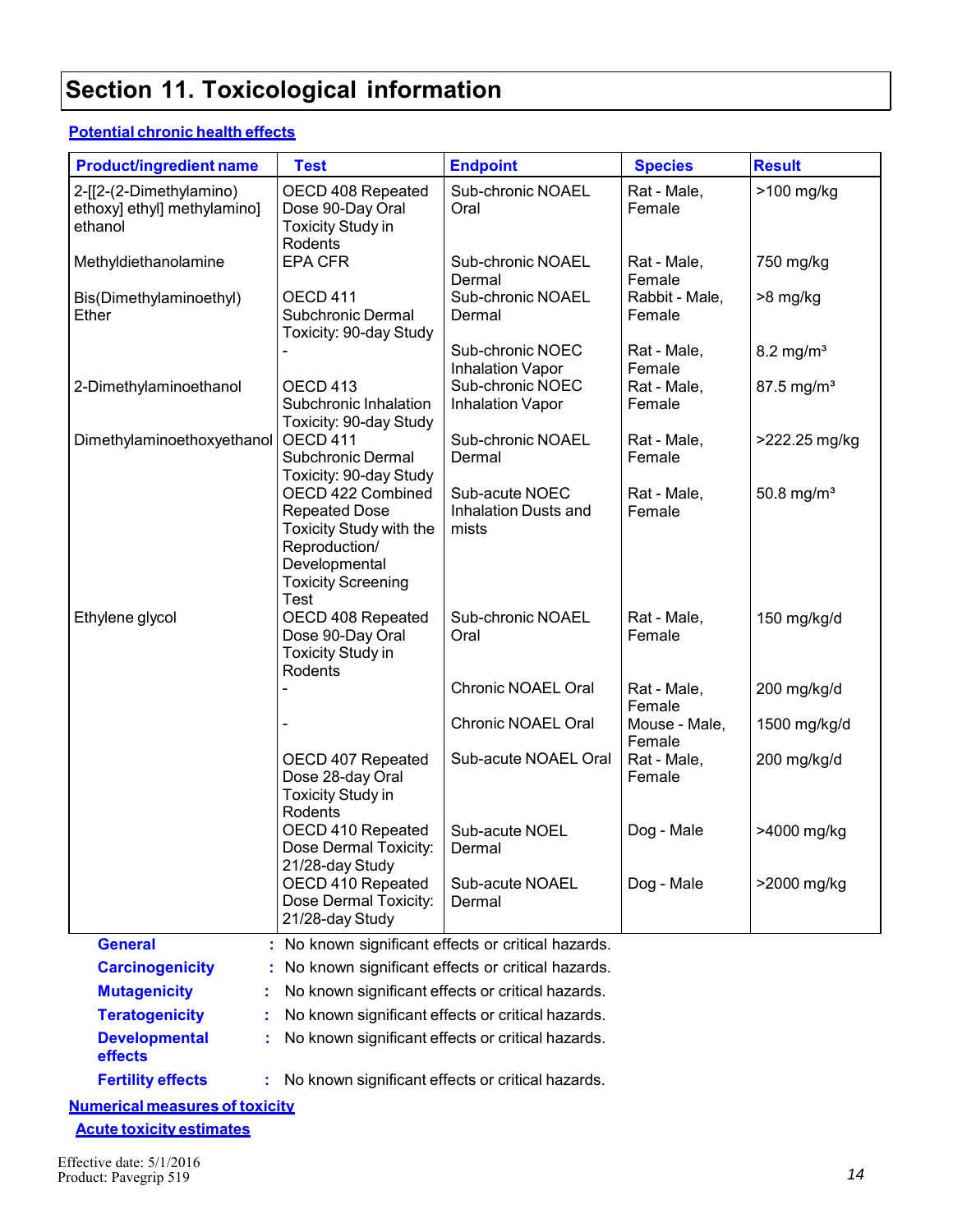| -                                     |                                         |
|---------------------------------------|-----------------------------------------|
| Route                                 | <b>ATE value</b>                        |
| Oral<br>Dermal<br>Inhalation (vapors) | 1018 mg/kg<br>812.8 mg/kg<br>8.017 mg/l |

#### **Other information : Not available.**

**Section 12. Ecological information**

| <b>Toxicity</b>                                                   |                                                                                   |                 |                                       |                             |                 |                 |      |
|-------------------------------------------------------------------|-----------------------------------------------------------------------------------|-----------------|---------------------------------------|-----------------------------|-----------------|-----------------|------|
| <b>Product/ingredient name</b>                                    | <b>Test</b>                                                                       | <b>Endpoint</b> |                                       | <b>Exposure</b>             | <b>Species</b>  | <b>Result</b>   |      |
| 2-[[2-(2-Dimethylamino)<br>ethoxy] ethyl] methylamino]<br>ethanol | OECD 202 Daphnia<br>sp. Acute<br><b>Immobilisation Test</b>                       | Acute           | <b>EC50</b>                           | 48 hours<br>Semi-static     | Daphnia         | 72              | mg/l |
|                                                                   | EU EC C.3 Algal<br><b>Inhibition Test</b>                                         | Acute           | ErC50<br>(growth<br>rate)             | 72 hours<br><b>Static</b>   | Algae           | >110            | mg/l |
|                                                                   | OECD <sub>209</sub><br>Activated Sludge,<br>Respiration<br><b>Inhibition Test</b> | Acute           | <b>IC50</b>                           | 3 hours                     | <b>Bacteria</b> | >100            | mg/l |
|                                                                   | OECD 203 Fish,<br><b>Acute Toxicity Test</b>                                      | Acute           | <b>LC50</b>                           | 96 hours<br>Semi-static     | Fish            | >320            | mg/l |
|                                                                   | OECD 211 Daphnia<br>Magna<br><b>Reproduction Test</b>                             | Chronic         | <b>NOEC</b>                           | 28 days<br>Semi-static      | Daphnia         | 1.9             | mg/l |
|                                                                   | OECD 201 Alga,<br>Growth Inhibition<br>Test                                       | Chronic         | <b>NOECr</b>                          | 72 hours<br><b>Static</b>   | Algae           | 29.3            | mg/l |
| Methyldiethanolamine                                              | DIN DIN 38412 Part<br>8                                                           | Acute           | <b>EC50</b>                           | 17 hours                    | <b>Bacteria</b> | 413.8           | mg/l |
|                                                                   | EU                                                                                | Acute           | <b>EC50</b>                           | 48 hours<br><b>Static</b>   | Daphnia         | 233             | mg/l |
|                                                                   | DIN DIN 38412 part<br>9                                                           | Acute           | ErC50<br>(growth<br>rate)             | 72 hours                    | Algae           | 176             | mg/l |
|                                                                   | DIN DIN 38412 Part<br>15                                                          | Acute           | <b>LC50</b>                           | 96 hours<br><b>Static</b>   | Fish            | 1000 to<br>2200 | mg/l |
| Bis(Dimethylaminoethyl)<br>Ether                                  | OECD 202 Daphnia<br>sp. Acute<br><b>Immobilisation Test</b>                       | Acute           | <b>EC50</b>                           | 48 hours<br><b>Static</b>   | Daphnia         | 102             | mg/l |
|                                                                   | OECD 201 Alga,<br>Growth Inhibition<br>Test                                       | Acute           | ErC <sub>50</sub><br>(growth<br>rate) | 72 hours<br><b>Static</b>   | Algae           | 24              | mg/l |
|                                                                   | OECD 203 Fish,<br><b>Acute Toxicity Test</b>                                      | Acute           | <b>LC50</b>                           | 96 hours<br>Semi-static     | Fish            | 131.2           | mg/l |
|                                                                   | OECD <sub>209</sub><br>Activated Sludge,<br>Respiration<br><b>Inhibition Test</b> | Chronic         | <b>EC20</b>                           | 30 minutes<br><b>Static</b> | <b>Bacteria</b> | >720            | mg/l |
|                                                                   | OECD 201 Alga,<br>Growth Inhibition<br>Test                                       | Chronic         | <b>NOECb</b>                          | 72 hours<br><b>Static</b>   | Algae           | 1.83            | mg/l |
| 2-Dimethylaminoethanol                                            | No official guidelines                                                            | Acute           | <b>EC50</b>                           | 72 hours<br><b>Static</b>   | Algae           | 66.08           | mg/l |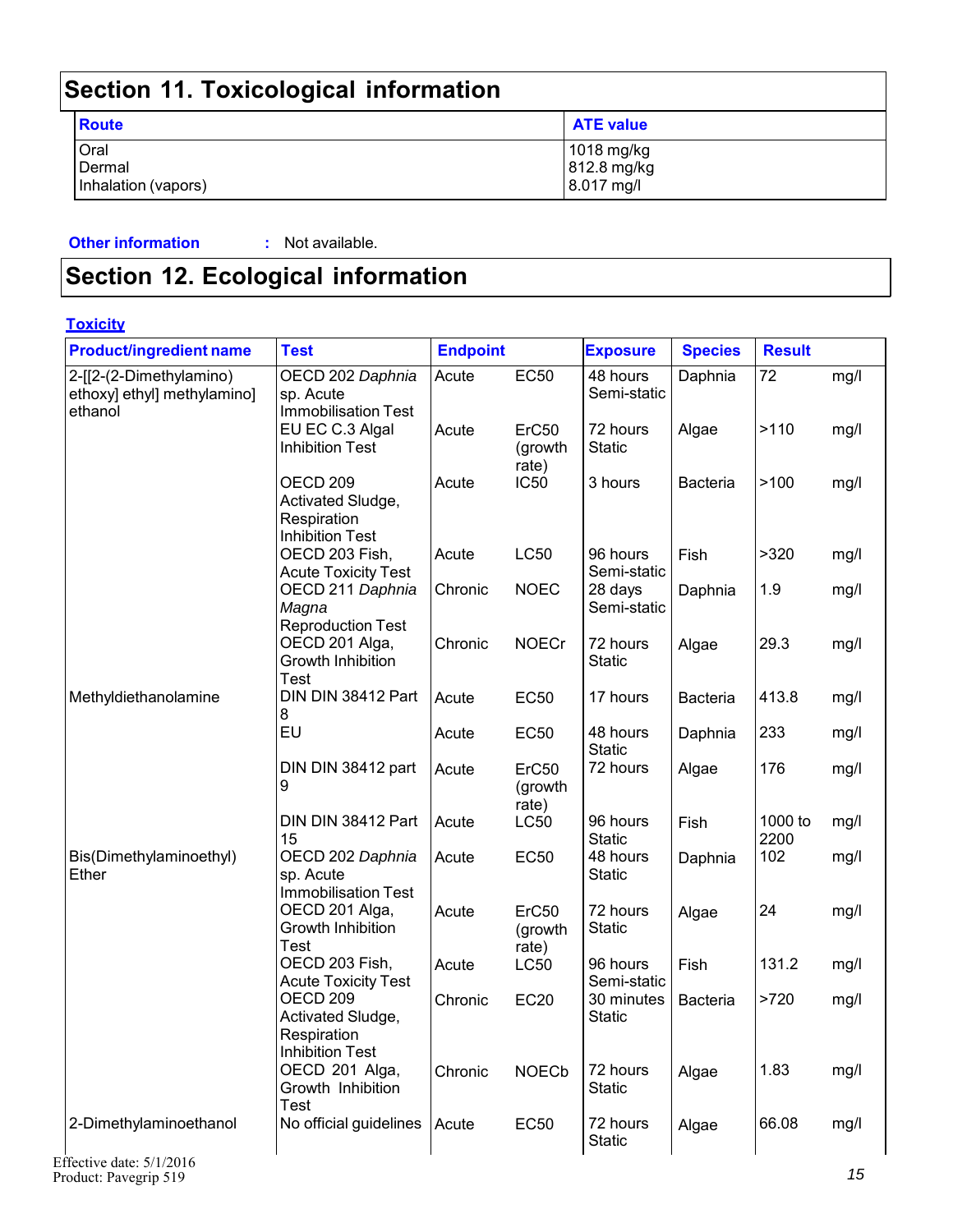| oconon 14. Loorogioar information |                                                                                   |         |                           |                             |                 |                  |      |
|-----------------------------------|-----------------------------------------------------------------------------------|---------|---------------------------|-----------------------------|-----------------|------------------|------|
|                                   | EU                                                                                | Acute   | <b>EC50</b>               | 48 hours<br><b>Static</b>   | Daphnia         | 98.37            | mg/l |
|                                   | <b>DIN</b>                                                                        | Acute   | <b>LC50</b>               | 96 hours<br><b>Static</b>   | Fish            | 146.63           | mg/l |
| Dimethylaminoethoxyethanol        | OECD 202 Daphnia<br>sp. Acute<br><b>Immobilisation Test</b>                       | Acute   | <b>EC50</b>               | 48 hours<br><b>Static</b>   | Daphnia         | >100             | mg/l |
|                                   | OECD 201 Alga,<br>Growth Inhibition<br>Test                                       | Acute   | ErC50<br>(growth<br>rate) | 72 hours<br><b>Static</b>   | Algae           | 160              | mg/l |
|                                   | DIN DIN 38412 Part<br>15                                                          | Acute   | <b>LC50</b>               | 96 hours<br><b>Static</b>   | Fish            | 320              | mg/l |
|                                   | OECD <sub>209</sub><br>Activated Sludge,<br>Respiration<br><b>Inhibition Test</b> | Chronic | <b>NOEC</b>               | 3 hours<br><b>Static</b>    | <b>Bacteria</b> | >1000            | mg/l |
|                                   | OECD <sub>209</sub><br>Activated Sludge,<br>Respiration<br><b>Inhibition Test</b> | Chronic | <b>NOECr</b>              | 72 hours<br><b>Static</b>   | Algae           | 40               | mg/l |
| Ethylene glycol                   | OECD 202 Daphnia<br>sp. Acute<br><b>Immobilisation Test</b>                       | Acute   | <b>EC50</b>               | 48 hours<br><b>Static</b>   | Daphnia         | >100             | mg/l |
|                                   | No official guidelines                                                            | Acute   | ErC50<br>(growth<br>rate) | 96 hours                    | Algae           | 6500 to<br>13000 | mg/l |
|                                   | Unknown guidelines                                                                | Acute   | <b>LC50</b>               | 96 hours<br><b>Static</b>   | Fish            | 72860            | mg/l |
|                                   | <b>ISO ISO 8192</b>                                                               | Chronic | <b>EC20</b>               | 30 minutes<br><b>Static</b> | <b>Bacteria</b> | >1995            | mg/l |
|                                   | Unknown guidelines                                                                | Chronic | <b>NOEC</b>               | 7 days<br><b>Static</b>     | Daphnia         | 8590             | mg/l |
|                                   | Unknown guidelines                                                                | Chronic | <b>NOEC</b>               | 7 days<br><b>Static</b>     | Fish            | 15380            | mg/l |

### **Persistence and degradability**

| <b>Product/ingredient name</b>                                    | <b>Test</b>                                                               | <b>Period</b>         | <b>Result</b> |  |
|-------------------------------------------------------------------|---------------------------------------------------------------------------|-----------------------|---------------|--|
| 2-[[2-(2-Dimethylamino)<br>ethoxy] ethyl] methylamino]<br>ethanol | <b>OECD</b>                                                               | 28 days               | 1%            |  |
| Methyldiethanolamine                                              | OECD 301A Ready Biodegradability -<br>DOC Die-Away Test                   | 18 days               | 96 %          |  |
| Bis(Dimethylaminoethyl)<br>Ether                                  | OECD 302B Inherent Biodegradability:<br>Zahn-Wellens/EMPA Test            | 28 days               | $< 10 \%$     |  |
|                                                                   | OECD Derived from OECD 301F<br>(Biodegradation Test)                      | 28 days               | 2%            |  |
| Dimethylaminoethoxyethanol                                        | OECD 302B Inherent Biodegradability:<br>Zahn-Wellens/EMPA Test            | 28 days               | 10 to 20 %    |  |
|                                                                   | OECD 301F Ready Biodegradability -<br><b>Manometric Respirometry Test</b> | 28 days               | 2%            |  |
| Ethylene glycol                                                   | OECD 301A Ready Biodegradability -<br>DOC Die-Away Test                   | 10 days               | 90 to 100 %   |  |
| <b>Conclusion/Summary</b>                                         | Not biodegradable<br>: Bis(Dimethylaminoethyl)<br>Ether                   |                       |               |  |
|                                                                   | Dimethylaminoethoxyethanol Not readily biodegradable.<br>Ethylene glycol  | Readily biodegradable |               |  |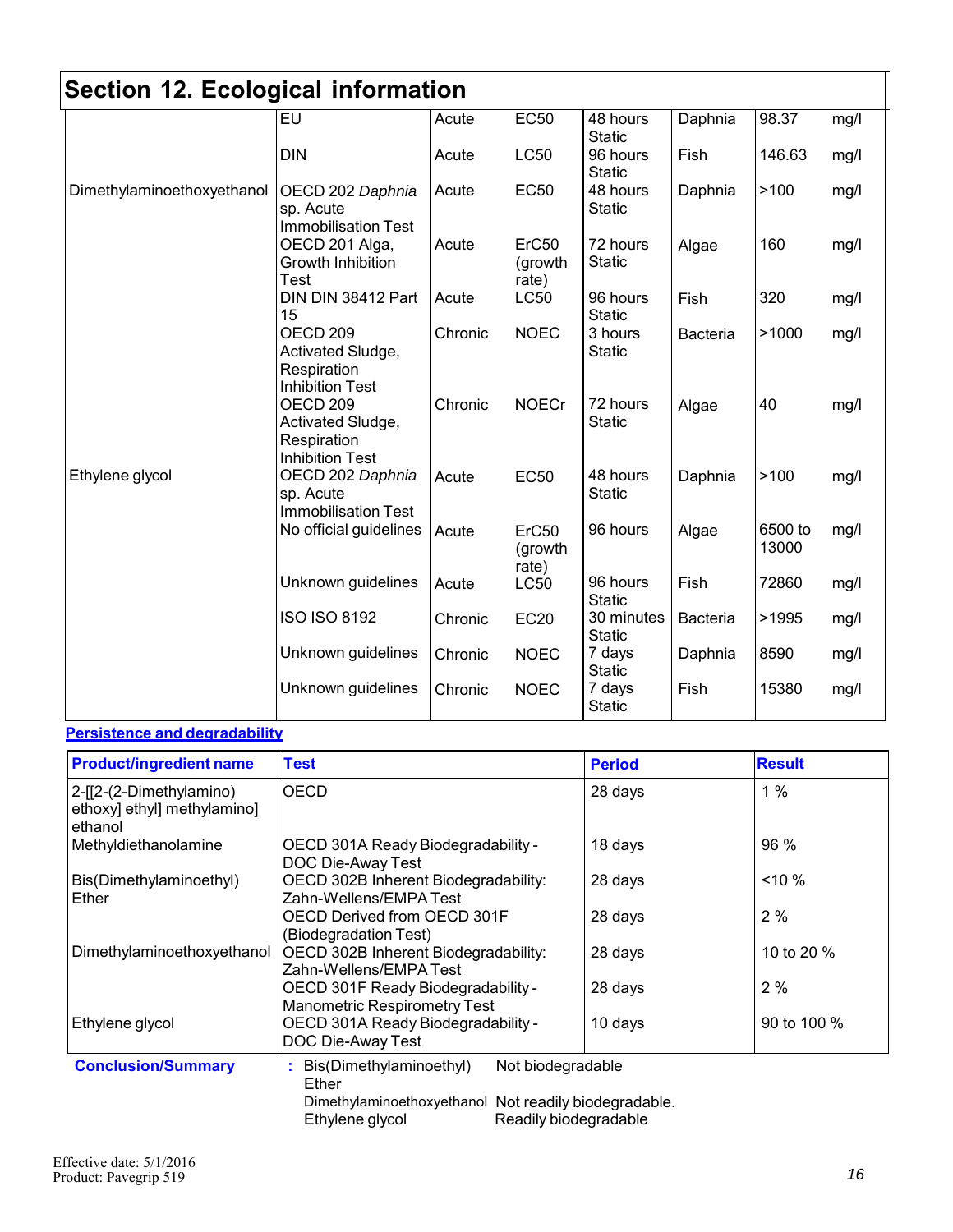| <b>Product/ingredient name</b>                                    | <b>Aquatic half-life</b> | <b>Photolysis</b> | Biodegradability       |  |  |  |  |
|-------------------------------------------------------------------|--------------------------|-------------------|------------------------|--|--|--|--|
| 2-[[2-(2-Dimethylamino)<br>ethoxy] ethyl] methylamino]<br>ethanol |                          |                   | Not readily            |  |  |  |  |
| Methyldiethanolamine<br>Bis(Dimethylaminoethyl)<br>Ether          | -                        |                   | Readily<br>Not readily |  |  |  |  |
| Dimethylaminoethoxyethanol  -<br>Ethylene glycol                  |                          |                   | Not readily<br>Readily |  |  |  |  |

#### **Bioaccumulative potential**

| <b>Product/ingredient name</b>                                                  | LogP <sub>ow</sub> | <b>BCF</b> | <b>Potential</b>  |
|---------------------------------------------------------------------------------|--------------------|------------|-------------------|
| 2-[[2-(2-Dimethylamino)<br>ethoxy] ethyl] methylamino]<br>ethanol               | $-0.48$            |            | low               |
| Methyldiethanolamine<br>Bis(Dimethylaminoethyl)<br>Ether                        | $-1.08$<br>$-0.34$ | 3.16       | low<br>low        |
| 2-Dimethylaminoethanol<br>Dimethylaminoethoxyethanol  -0.778<br>Ethylene glycol | $-0.53$<br>$-1.36$ |            | low<br>low<br>low |

#### **Mobility in soil**

Not available.

**Other adverse effects** : No known significant effects or critical hazards.

#### **Other ecological information**

| <b>BOD5</b> | : Not determined. |
|-------------|-------------------|
| <b>COD</b>  | : Not determined. |
| <b>TOC</b>  | : Not determined. |

## **Section 13. Disposal considerations**

| <b>Disposal methods</b> | : The generation of waste should be avoided or minimized wherever possible.<br>Disposal of this product, solutions and any by-products should at all times comply<br>with the requirements of environmental protection and waste disposal legislation<br>and any regional local authority requirements. Dispose of surplus and non-<br>recyclable products via a licensed waste disposal contractor. Waste should not be<br>disposed of untreated to the sewer unless fully compliant with the requirements of<br>all authorities with jurisdiction. Waste packaging should be recycled. Incineration or<br>landfill should only be considered when recycling is not feasible. This material and<br>its container must be disposed of in a safe way. Care should be taken when<br>handling emptied containers that have not been cleaned or rinsed out. Empty |
|-------------------------|---------------------------------------------------------------------------------------------------------------------------------------------------------------------------------------------------------------------------------------------------------------------------------------------------------------------------------------------------------------------------------------------------------------------------------------------------------------------------------------------------------------------------------------------------------------------------------------------------------------------------------------------------------------------------------------------------------------------------------------------------------------------------------------------------------------------------------------------------------------|
|                         | containers or liners may retain some product residues. Avoid dispersal of spilled<br>material and runoff and contact with soil, waterways, drains and sewers.                                                                                                                                                                                                                                                                                                                                                                                                                                                                                                                                                                                                                                                                                                 |

#### **Disposal should be in accordance with applicable regional, national and local laws and regulations.**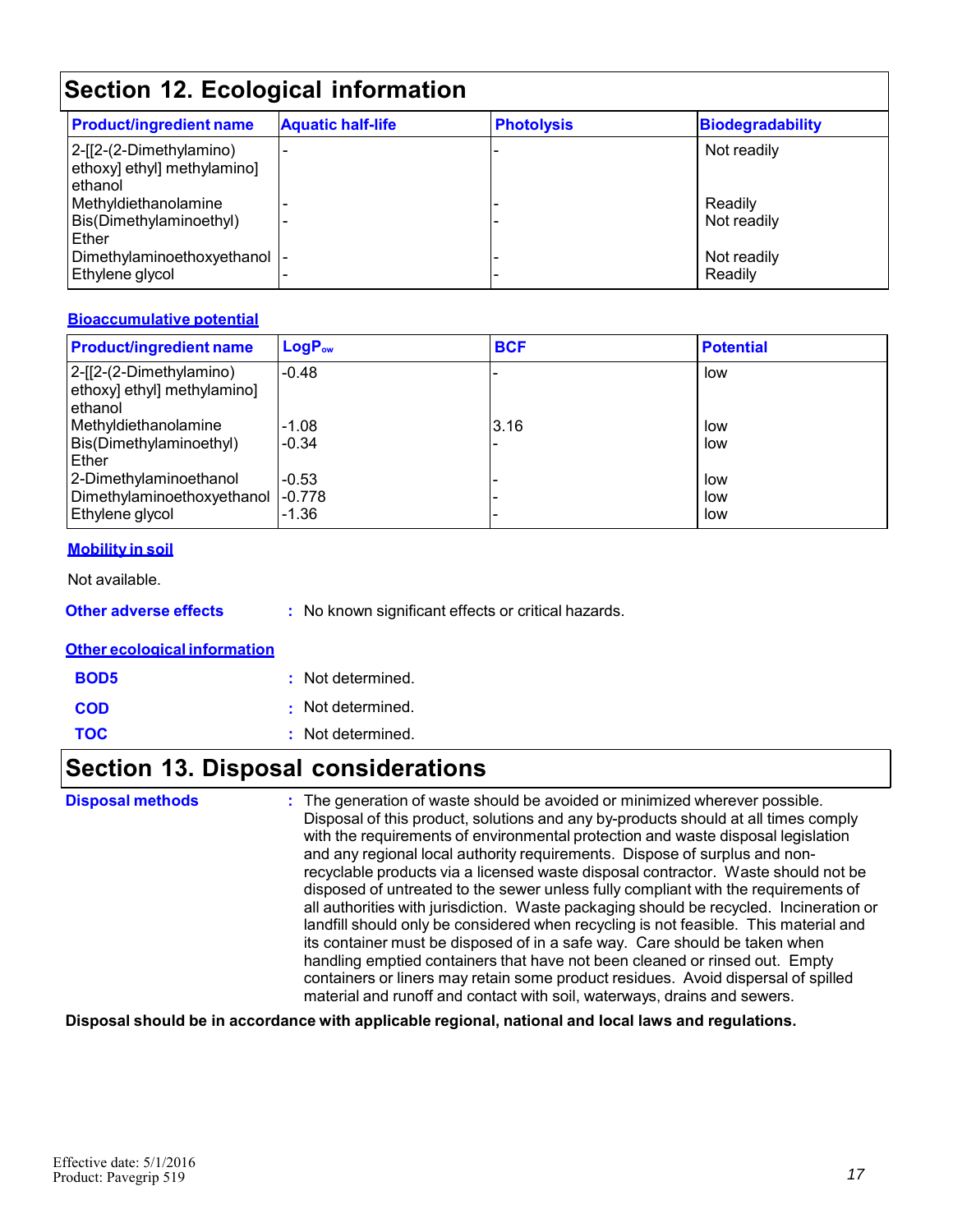## **Section 14. Transport information**

#### **Proper shipping name**

- **DOT** : Amines, liquid, corrosive, n.o.s. (Dimethylethanolamine)
- **TDG :**  Amines, liquid, corrosive, n.o.s. (Dimethylethanolamine)
- **IMDG :** Amines, liquid, corrosive, n.o.s. (Dimethylethanolamine)
- **IATA :** Amines, liquid, corrosive, n.o.s. (Dimethylethanolamine)

| <b>Regulatory</b><br><b>information</b> | <b>UN number</b> | <b>Classes</b> |     | <b>PG*</b> Label | <b>Additional</b><br><b>information</b>                                                                                                                                                           |
|-----------------------------------------|------------------|----------------|-----|------------------|---------------------------------------------------------------------------------------------------------------------------------------------------------------------------------------------------|
| <b>DOT Classification</b>               | <b>UN2735</b>    | 8              | III |                  |                                                                                                                                                                                                   |
| <b>TDG Classification</b>               | <b>UN2735</b>    | 8              | III |                  |                                                                                                                                                                                                   |
| <b>IMDG Classification</b>              | <b>UN2735</b>    | 8              | III |                  | <b>Emergency</b><br>schedules (EmS)<br>$F-A, S-B$                                                                                                                                                 |
| <b>IATA Classification</b>              | <b>UN2735</b>    | 8              | Ш   |                  | Passenger and<br><b>Cargo Aircraft</b><br>Quantity limitation: 5 L<br>Packaging<br>instructions: 852<br><b>Cargo Aircraft Only</b><br>Quantity limitation: 60<br>L Packaging<br>instructions: 856 |

PG\* : Packing group

### **Section 15. Regulatory information**

**Safety, health and environmental regulations specific for the product**

|                                                        | <u>Safety, health and environmental requisitions specific for the produc</u> |
|--------------------------------------------------------|------------------------------------------------------------------------------|
| <b>United States Requlations</b>                       |                                                                              |
| <b>TSCA 8(b) inventory</b>                             | : All components are listed or exempted.                                     |
| TSCA 5(a)2 final<br>significant new use rule<br>(SNUR) | : No ingredients listed.                                                     |
| <b>TSCA 5(e) substance</b><br>consent order            | : No ingredients listed.                                                     |
|                                                        |                                                                              |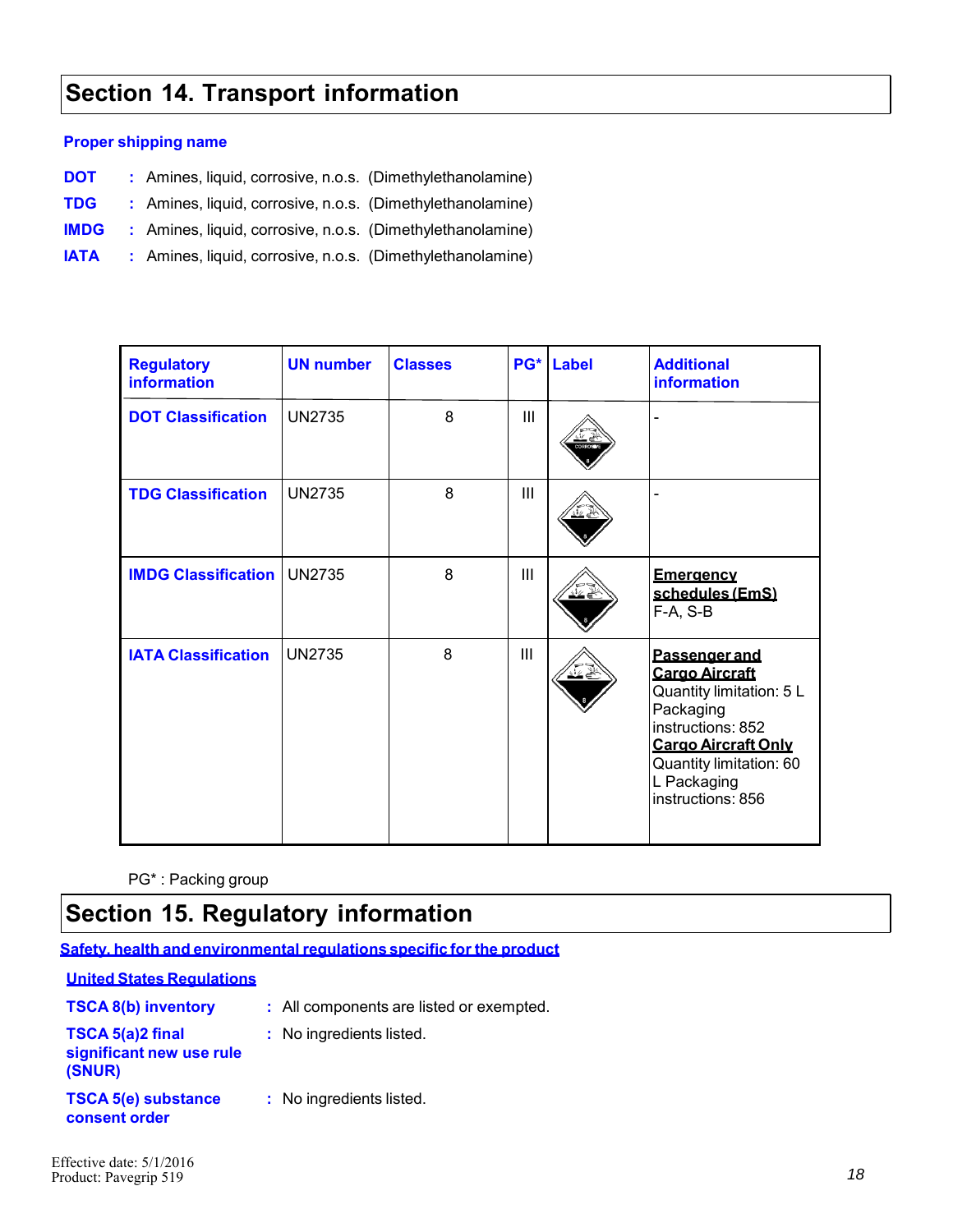| Section 15. Regulatory information                                               |  |                                                                                                                                                                                                                                           |                    |                                                       |                                        |                                                      |  |  |
|----------------------------------------------------------------------------------|--|-------------------------------------------------------------------------------------------------------------------------------------------------------------------------------------------------------------------------------------------|--------------------|-------------------------------------------------------|----------------------------------------|------------------------------------------------------|--|--|
| <b>TSCA 12(b) export</b><br>notification                                         |  | : No ingredients listed.                                                                                                                                                                                                                  |                    |                                                       |                                        |                                                      |  |  |
| <b>SARA 311/312</b>                                                              |  | : Immediate (acute) health hazard<br>Delayed (chronic) health hazard                                                                                                                                                                      |                    |                                                       |                                        |                                                      |  |  |
| <b>Clean Air Act Section</b><br>112(b) Hazardous Air<br><b>Pollutants (HAPs)</b> |  | <b>Product name</b><br>: Ethylene glycol                                                                                                                                                                                                  |                    | <b>Concentration %</b><br>$0.9999 - 5.0985$           |                                        |                                                      |  |  |
| <b>Clean Air Act - Ozone</b><br><b>Depleting Substances</b><br>(ODS)             |  | : This product does not contain nor is it manufactured with ozone depleting substances.                                                                                                                                                   |                    |                                                       |                                        |                                                      |  |  |
|                                                                                  |  | <b>Product name</b>                                                                                                                                                                                                                       |                    |                                                       | <b>Concentration %</b>                 |                                                      |  |  |
| <b>SARA 313</b><br><b>Form R - Reporting</b><br>requirements                     |  | : Ethylene glycol                                                                                                                                                                                                                         |                    |                                                       | $0.9999 - 5.0985$                      |                                                      |  |  |
|                                                                                  |  |                                                                                                                                                                                                                                           |                    | <b>Section 304</b>                                    | <b>CERCLA</b>                          | <b>Product</b>                                       |  |  |
|                                                                                  |  | <b>Ingredient name</b>                                                                                                                                                                                                                    | <u>%</u>           | <b>CERCLA</b><br><b>Hazardous</b><br><b>Substance</b> | <b>Reportable</b><br>Quantity<br>(Lbs) | <b>Reportable</b><br><b>Quantity</b><br><u>(Lbs)</u> |  |  |
| <b>CERCLA Hazardous</b><br><b>substances</b>                                     |  | Ethylene glycol<br><b>TRIMETHYLAMINE</b><br>(TMA)                                                                                                                                                                                         | 5.0985<br>0.000075 | Listed<br>Listed                                      | 5000<br>100                            | 98068<br>133333333                                   |  |  |
| <b>State regulations</b>                                                         |  |                                                                                                                                                                                                                                           |                    |                                                       |                                        |                                                      |  |  |
| <b>PENNSYLVANIA - RTK</b>                                                        |  | : Ethylene glycol, 2-Dimethylaminoethanol                                                                                                                                                                                                 |                    |                                                       |                                        |                                                      |  |  |
| <b>California Prop 65</b>                                                        |  | : This product contains no listed substances known to the State of California to cause<br>cancer, birth defects or other reproductive harm, at levels which would require a<br>warning under the statute.                                 |                    |                                                       |                                        |                                                      |  |  |
| <b>Canadian regulations</b>                                                      |  |                                                                                                                                                                                                                                           |                    |                                                       |                                        |                                                      |  |  |
| <b>CEPA DSL</b>                                                                  |  | : All components listed.                                                                                                                                                                                                                  |                    |                                                       |                                        |                                                      |  |  |
| <b>WHMIS Classes</b>                                                             |  | : Class D-1B: Material causing immediate and serious toxic effects (Toxic).<br>Class D-2A: Material causing other toxic effects (Very toxic).<br>Class D-2B: Material causing other toxic effects (Toxic).<br>Class E: Corrosive material |                    |                                                       |                                        |                                                      |  |  |

**This product has been classified in accordance with the hazard criteria of the Controlled Products Regulations and the MSDS contains all the information required by the Controlled Products Regulations.**

| <b>Brazil Requiations</b>            |                               |
|--------------------------------------|-------------------------------|
| <b>Classification system</b><br>used | : Norma ABNT-NBR 14725-2:2012 |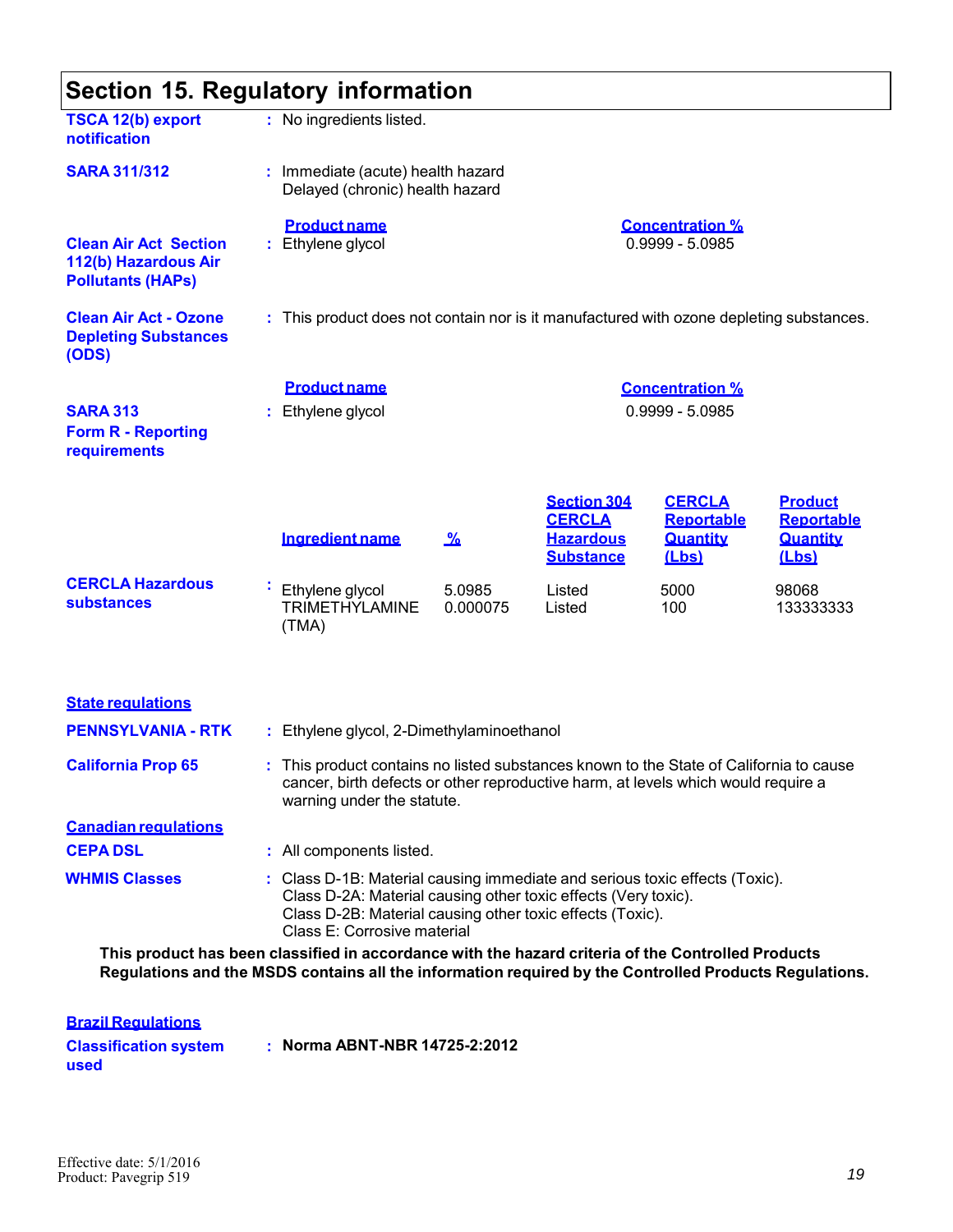### **Section 15. Regulatory information**

| <b>International lists</b> | : Australia inventory (AICS): At least one component is not listed.      |
|----------------------------|--------------------------------------------------------------------------|
|                            |                                                                          |
|                            | China inventory (IECSC): All components are listed or exempted.          |
|                            | Japan inventory: Not determined.                                         |
|                            | Korea inventory: At least one component is not listed.                   |
|                            | Malaysia Inventory (EHS Register): Not determined.                       |
|                            | New Zealand Inventory of Chemicals (NZIoC): All components are listed or |
|                            | exempted.                                                                |
|                            | Philippines inventory (PICCS): At least one component is not listed.     |
|                            | Taiwan inventory (CSNN): Not determined.                                 |
|                            |                                                                          |

### **Section 16. Other information**

| <b>Health</b>              | * |  |
|----------------------------|---|--|
| <b>Flammability</b>        |   |  |
| <b>Physical hazards</b>    |   |  |
| <b>Personal protection</b> |   |  |

#### **The customer is responsible for determining the PPE code for this material.**

Caution: HMIS® ratings are based on a 0-4 rating scale, with 0 representing minimal hazards or risks, and 4 representing significant hazards or risks Although HMIS® ratings are not required on SDSs under 29 CFR 1910.1200, the preparer may choose to provide them. HMIS® ratings are to be used with a fully implemented HMIS® program. HMIS® is a registered mark of the National Paint & Coatings Association (NPCA). HMIS® materials may be purchased exclusively from J. J. Keller (800) 327-6868.

#### **National Fire Protection : Association (U.S.A.)**

**Hazardous Material :** 

**Information System (U.S.A.)**

**Health** 1 **Flammability** 3 0 **Instability Special**

Reprinted with permission from NFPA 704-2001, Identification of the Hazards of Materials for Emergency Response Copyright ©1997, National Fire Protection Association, Quincy, MA 02269. This reprinted material is not the complete and official position of the National Fire Protection Association, on the referenced subject which is represented only by the standard in its entirety.

Copyright ©2001, National Fire Protection Association, Quincy, MA 02269. This warning system is intended to be interpreted and applied only by properly trained individuals to identify fire, health and reactivity hazards of chemicals. The user is referred to certain limited number of chemicals with recommended classifications in NFPA 49 and NFPA 325, which would be used as a guideline only. Whether the chemicals are classified by NFPA or not, anyone using the 704 systems to classify chemicals does so at their own risk.

| Date of printing       | : 12/16/2013. |
|------------------------|---------------|
| Date of issue          | : 12/16/2013. |
| Date of previous issue | : 4/13/2009   |
| <b>Version</b>         | $\pm$ 1       |

#### $\nabla$ **Indicates information that has changed from previously issued version.**

#### **Notice to reader**